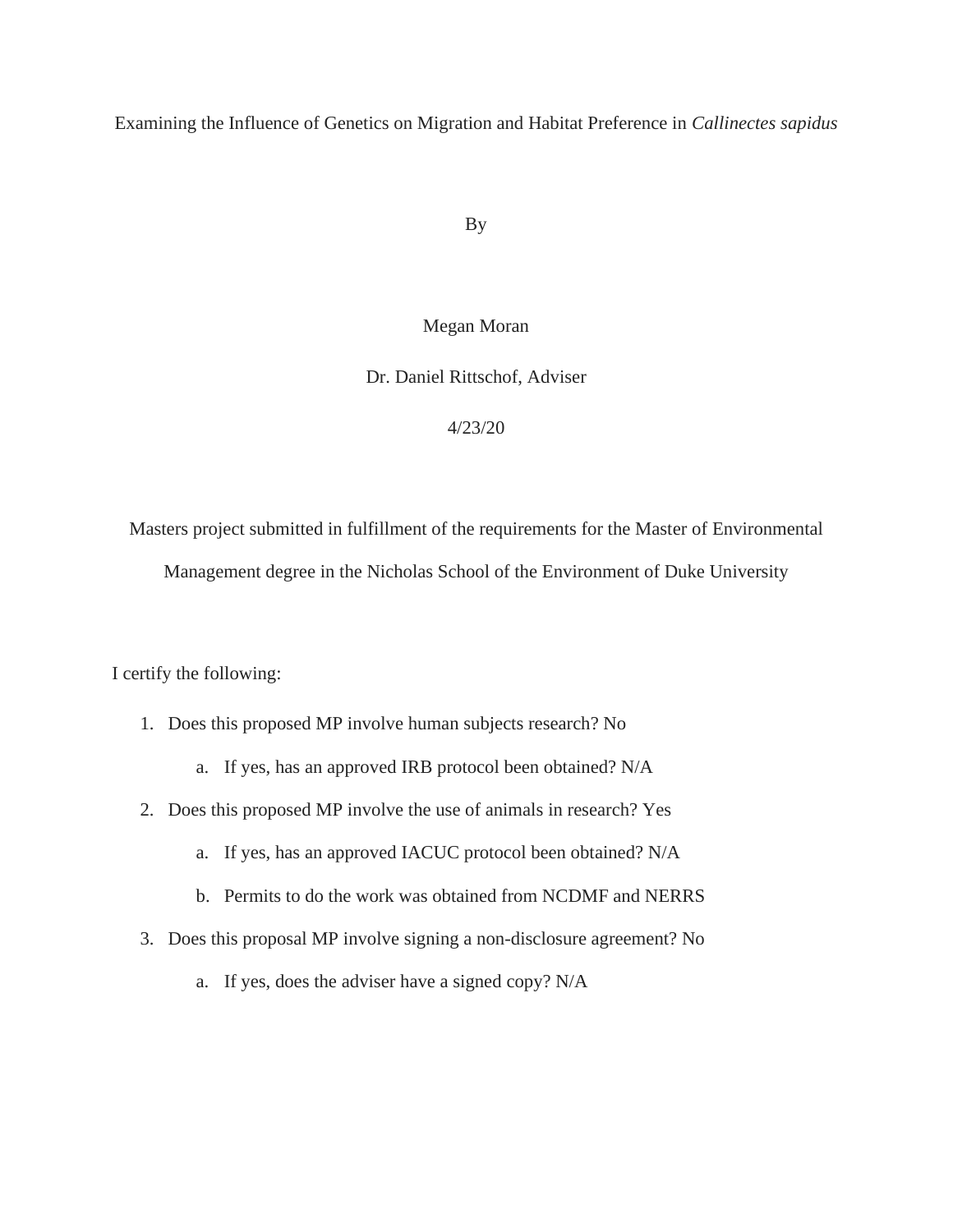# Examining the Influence of Genetics on Migration and Habitat

# Preference in *Callinectes sapidus*

#### Megan Moran

### **Abstract**

The Atlantic blue crab (*Callinectes sapidus*) is an ecologically and commercially fundamental species. At various life stages, crab migrations are influenced by environmental cues including light, salinity, chemistry, depth change, turbulence, and water flow. Though adult and juvenile blue crabs live in estuaries, the larval stages of all genotypes are mixed and develop in the coastal ocean. The objective of this study is to determine whether blue crab habitat use, and migration patterns are reflected in the mitochondrial cytochrome c oxidase 1 (CO1) gene region. This will be determined by examining resident blue crabs from Carrot Island, NC (29-35 PSU) and Lake Mattamuskeet, NC (0 PSU), and spawning female crabs from Beaufort Inlet, NC (29-34.5 PSU). Carrot Island had a relatively lower haplotype diversity  $(0.7260 \pm .03900)$ compared to Beaufort Inlet (0.9841  $\pm$  .00021) and Lake Mattamuskeet (0.94154  $\pm$  .00118). Significant pairwise differences were found between Carrot Island and Beaufort Inlet (Nm = 0.26018,  $p < 0.001$ ), as well as between Carrot Island and Lake Mattamuskeet (Nm = 0.19482, p < 0.001), indicating a lack of gene flow. Overall, blue crabs from Carrot Island had high, significant genetic differentiation when compared to crabs from both Beaufort Inlet ( $Fst =$ 0.11830,  $p < 0.001$  and Lake Mattamuskeet (Fst = 0.09689,  $p < 0.001$ ). These results support the hypothesis and provide initial evidence that genetics influence habitat preference and migration patterns in blue crabs.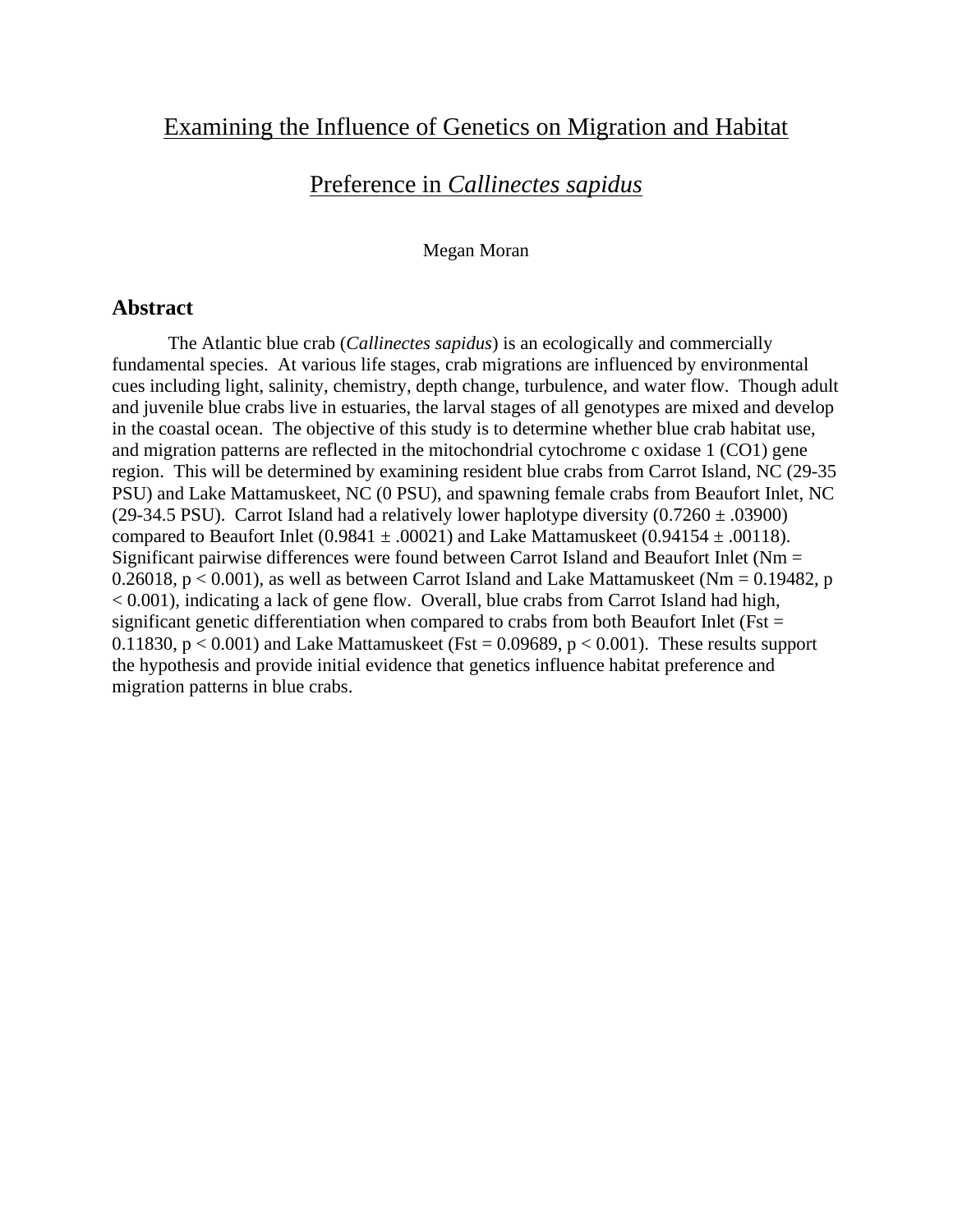### **Introduction**

The Atlantic blue crab (*Callinectes sapidus*) is both an ecologically and commercially fundamental species. Blue crabs start their life cycle when spawning females release zoea larvae from brooded eggs near the mouth of an estuary around the time of the nocturnal high tide (Provenzano et al. 1983; Forward Jr. 2004). Zoea molt multiple times in the coastal ocean and metamorphose to the final larval stage, the megalopa. After larval mixing within the coastal ocean, megalopae migrate from the ocean back into sounds and estuaries. Once the megalopae reach the mouth of an estuary, they change behavior as a result of environmental cues, and begin a rhythmic pattern of migration in which they use selective tidal stream transport to move up estuary. Megalopae move upward during nocturnal flood tides and rest near the bottom of the water column during other diel/tidal phases (Rowe and Epifanio 1994a). The selective tidalstream transport is derived from the vertical shear in the estuarine tidal currents (Rowe and Epifanio 1994b). The transfer from coastal ocean water to low salinity water results in a rapid onset of metamorphosis in the megalopae (Wolcott and DeVries 1994). This rapid onset of metamorphosis is also expected to be supported by the presence of various forms of sea grass and macroalgae that exist within estuarine waters (Forward et al. 1994; Brumbaugh and McConaugha 1994; Forward Jr. et al. 1996). Seagrass and oyster beds serve as critical, structural habitats for juvenile crabs. After reaching the estuary, the juvenile crabs may migrate further inland due to inadequate habitat structures, or high predation rates (Posey et al. 2005). Therefore, blue crabs have an expansive range of nursery habitats to select from during their migration inland.

The physical, chemical, and biological characteristics typical of estuarine environments vary greatly. Due to the natural environmental variation associated with estuarine habitats, blue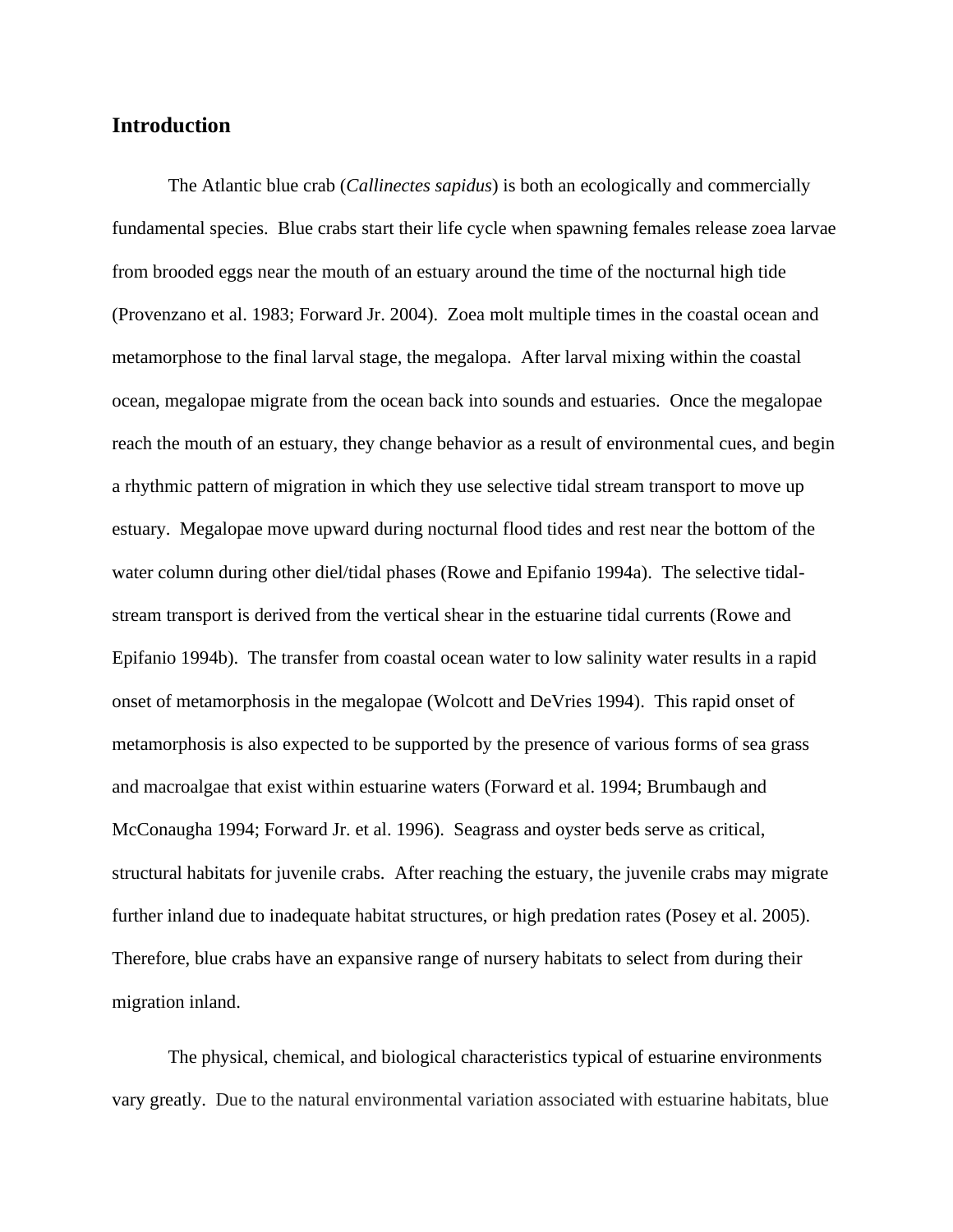crabs must select from a variety of settlement sites displaying a wide range of environmental conditions. In North Carolina, when megalopae and juvenile crabs migrate up estuary, their final habitat selection can vary from 0 to 35 PSU. Since genetic diversity within blue crab populations is known to be very high, habitat selection may help explain some of this genetic variation (Feng et al. 2017; Cushman and Darden 2017). Genetic alterations have the potential to modify an organism's physiology, thereby affecting how it may respond to its natural environment. Blue crabs are capable of responding to numerous environmental cues such as salinity, depth change, turbulence, and water flow. These cues influence their final habitat selection (Welch et al. 1997; Tankersley et al. 1998). Studies have shown that blue crabs need to expend more energy in lower verses higher salinity environments after determining that the consumption of oxygen increases in salinities below 15 to 20 PSU (King 1965; Findley et al. 1978). Therefore, an increase in standard respiration rate at low salinities may negatively affect growth rate through decreased molt increment and/or an increase in intermolt period (Jobling 1994). The adaptations required to thrive at different salinities may have resulted in genetic alterations. When blue crabs exhibit habitat selection that is geographically distinct from other crabs, their preference may be represented within their genome.

Haplotype mapping allows for the categorization of genetic variants based upon single nucleotide polymorphisms. Recently, haplotype mapping has been shown to be a useful tool in the analyzation of blue crab population structure (Rodrigues et al. 2017). Haplotype mapping is often used to focus on a specific region of an organism's genome. Mitochondrial DNA (mtDNA) markers are often used to examine population origins and interrelatedness due to their maternal inheritance, rapid rate of evolution, and low rate of recombination (Wilson et al. 1985). In 2004, Darden found that blue crab gene flow was reduced along the western Gulf of Mexico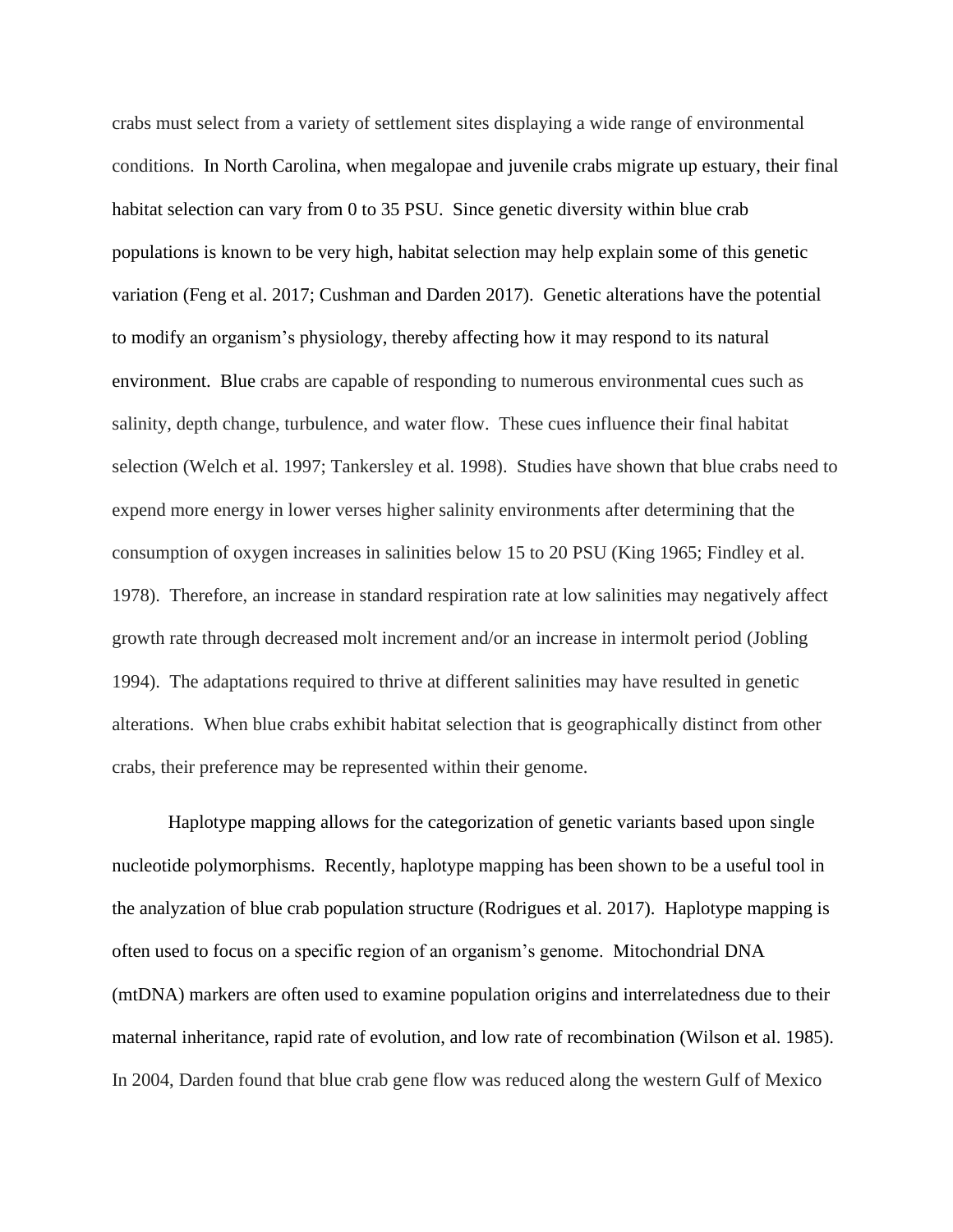region through the analyzation of the mitochondrially encoded cytochrome c oxidase 1 (CO1). This study emphasized the significance gene flow has in population connectivity. Furthermore, mtDNA has also been used to evaluate the variation and genetic structuring of blue crab populations. One particular study was conducted on a large scale spanning multiple locations throughout the east coast; however, no geographic patterns were found. This may be due to the fact that all of the blue crab samples were taken from high salinity waters (McMillen-Jackson and Bert 2004). No comparison of genetic differentiation has been conducted in high salinity habitats versus low salinity habitats. The purpose of this study was to examine whether there is significant genetic differentiation between blue crabs that migrate to lower salinity waters versus those that stay within higher salinity waters.

### **Materials and Methods**

#### *Data Collection*

Sampling was conducted at low tide on Carrot Island (29-35 PSU), part of the Rachel Carson Reserve in Beaufort, North Carolina. Only late stage juvenile crabs that were preterminal molt, and mating females and males were selected for, because they were known to have grown up at high salinity. Pressure was applied near the merus-basis joint of the fourth leg on the right side of each crab to trigger limb autotomy. After sampling, crabs were returned to the environment. If a crab was already missing its fourth leg on the right side, it was assumed that it had already been sampled. Each leg was stored individually with 95% ethanol. Tissue was removed from each crab sample for DNA extraction.

DNA sequences from Lake Mattamuskeet (0 PSU) and Beaufort Inlet (29-34.5 PSU) were used for a comparative analysis. A total of 26 female crabs were analyzed from Lake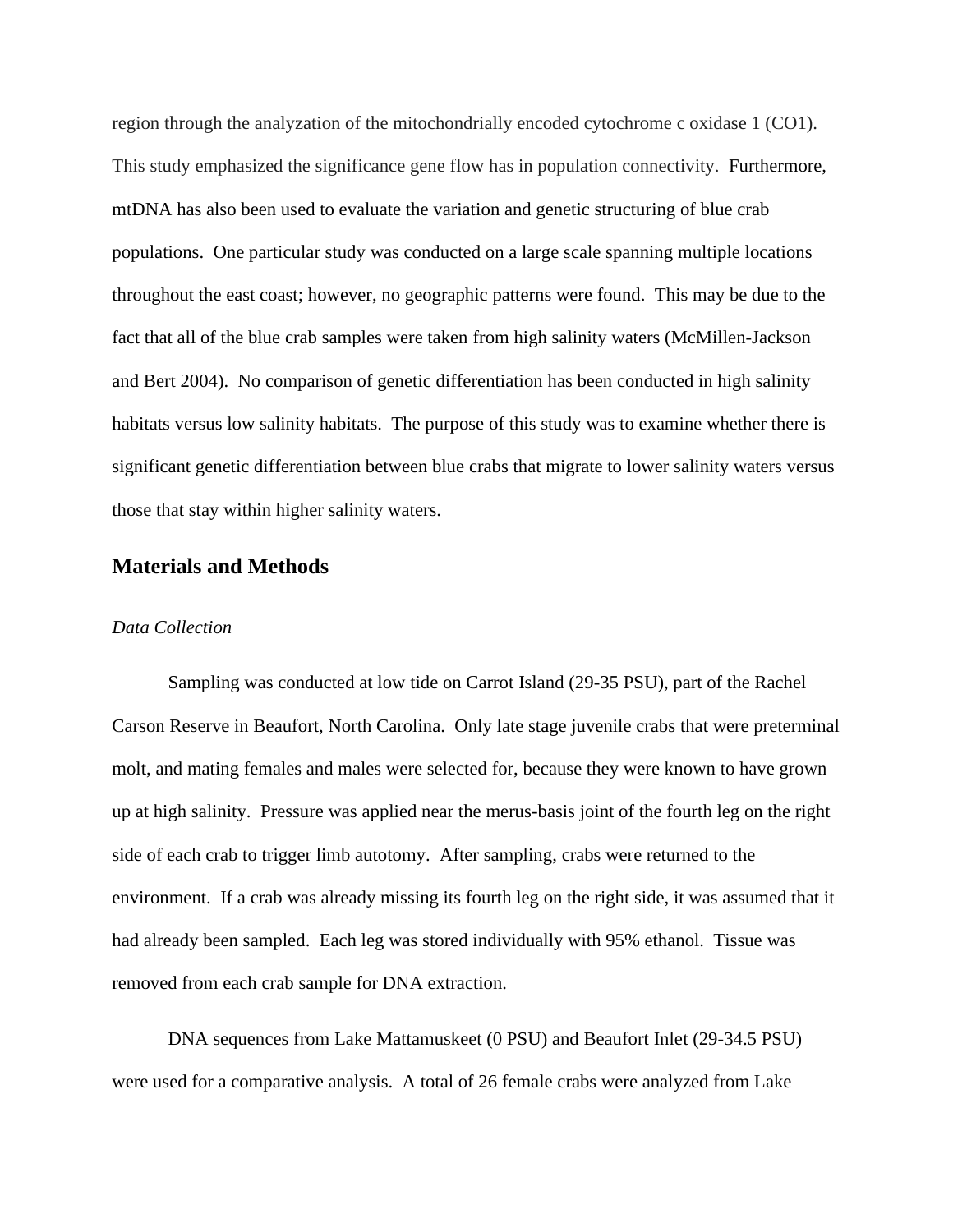Mattamuskeet. These crabs were known to have grown up in freshwater. A total of 28 spawning females were analyzed from Beaufort Inlet. These crabs were known to be spawning since they carried a visible egg mass. Crabs collected from Beaufort Inlet are representative of the entire watershed since they were migrating through the inlet to a higher salinity to release their eggs.

#### *DNA Extraction, PCR, and Sequencing Procedures*

DNA was extracted from tissue samples using Wizard® Genomic DNA Purification Kit (Promega, USA) following the instructions set out in the technical manual. Broad spectrum primers (LC01/HCO1) were used in attempt to isolate a 710 base pair fragment of the cytochrome c oxidase 1 (CO1) gene encoded in the mitochondrial genome. Polymerase chain reactions (PCR) were performed in a thermal cycler in an 18 ul volume reaction mixture. PCR products were analyzed using agarose gel electrophoresis in Tris-acetate-EDTA buffer, stained with GelRed®, and visualized in UV light. Once it was ensured that the CO1 fragment was successfully amplified, samples were purified using ExoSAP-it (USB Corporation, Cleveland, USA). Further DNA sequencing services were performed by Eurofins Genomics LLC (Kentucky, USA). Processed sequences were edited and aligned using Codon Code Aligner 9.0.1 with Muscle algorithms.

#### *Data Analysis*

The program DnaSP 5.10.01 was used to calculate the haplotype and nucleotide diversity, variable sites, nucleotide divergence, nucleotide differences, and the net genetic distance between sample locations. Molecular variance was analyzed to examine the population and subdivision structure. Arlequin 3.5.2.2 was used to compute the Fst statistic, conduct neutrality tests, and report shared haplotypes between the sample locations. For the Fst statistic, a pairwise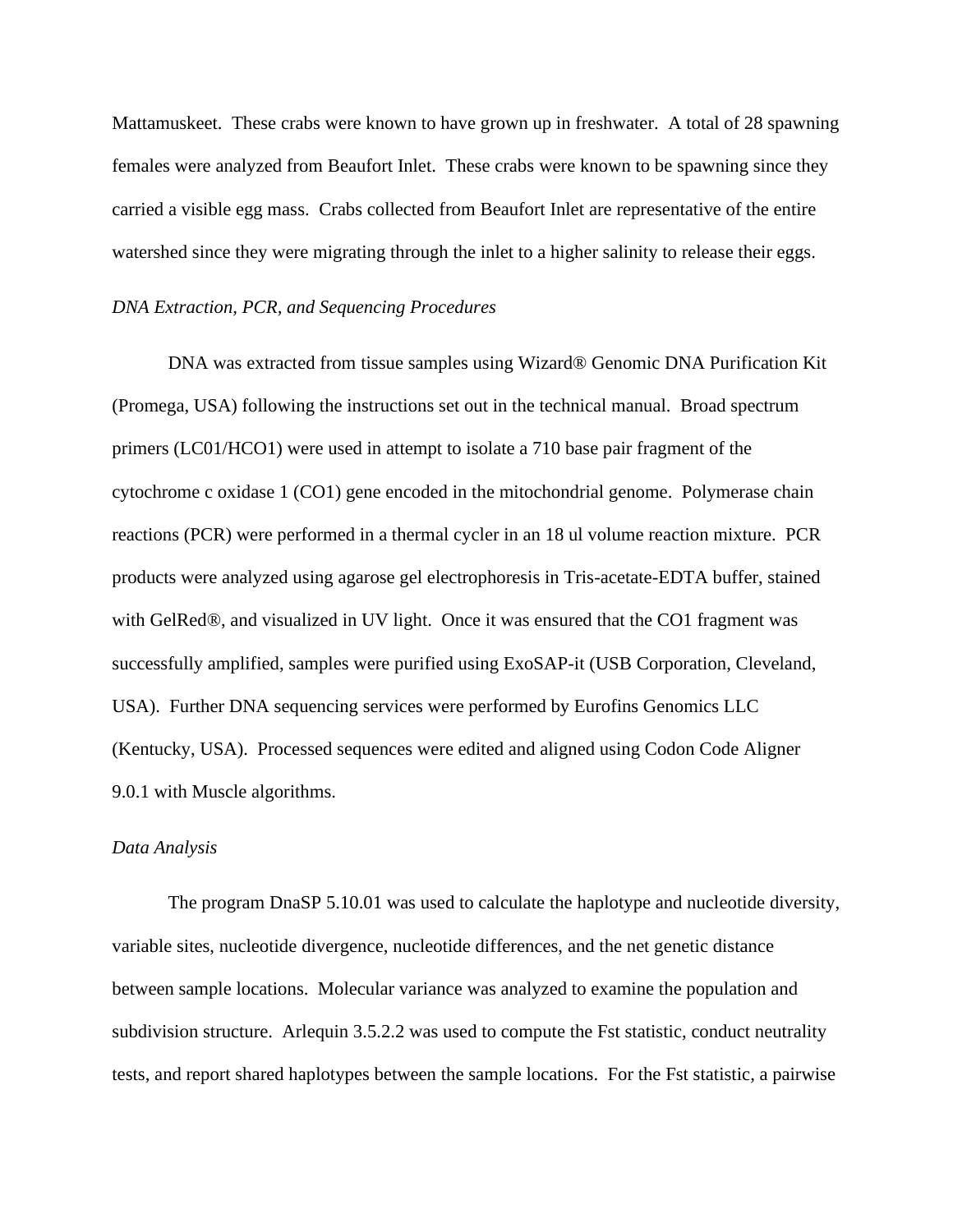Fst significance test was conducted through nonparametric permutation with 1,000 data permutations. PopArt 1.7 was used to create non-parsimonious (TCS) haplotype networks.

### **Results**

From the Carrot Island samples, a total of 95 mtDNA CO1 sequences were generated from 113 attempted. Of which, 26 were female and 69 were male. These sequences were compared to the 26 female samples from Lake Mattamuskeet, and the 28 female samples from Beaufort Inlet. After alignment, there was a full overlap of 552 base pairs from all three locations.

#### *Haplotype Distribution*

Within all 149 samples, sequence analysis revealed 56 variable sites, 24 singleton variable sites, and 54 defined haplotypes. The total haplotype diversity was 84.4% and the total nucleotide diversity was 0.55%. Haplotype diversity ranged from 76.62% in Carrot Island females to 98.41% in Beaufort Inlet. Nucleotide diversity ranged from 0.211% in Carrot Island females to 0.933% in Beaufort Inlet. The greatest number of haplotypes was found in Beaufort Inlet, while the least number of haplotypes were found in the Carrot Island Females.

Haplotypes H3 and H8 were most characteristic of Carrot Island. Haplotype H3 had a frequency of 42.3% in the female group and 47.8% in the male group. Haplotype H8 had a frequency of 26.9% in the female group and 24.6% in the male group. Haplotypes H3 and H8 were also present within Lake Mattamuskeet samples at a frequency of 11.5% and 23.1%, respectively. There was no dominant haplotype found within Beaufort samples. Results from the statistical comparisons can be found in Tables 1 and 2. Haplotype networks were constructed to represent the genetic relationship between blue crabs from each sampling location (Figures 1- 10).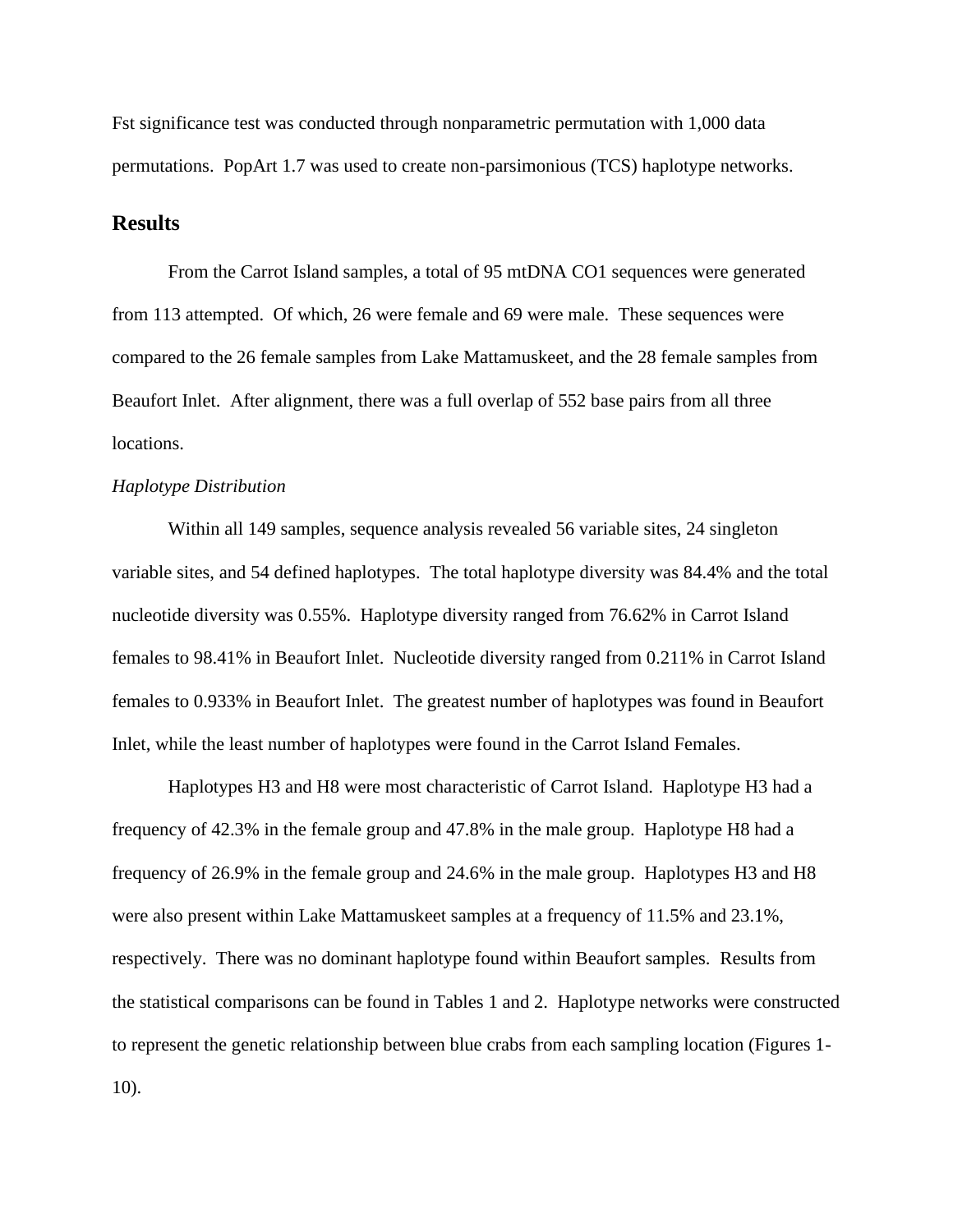#### *Genetic Structure*

An AMOVA analysis was conducted to analyze the genetic structure. Based on the results, 92.24% of the variation occurred within the individual groups, and 7.76% of the variation occurred among the three separate location groups (Fst =  $0.07762$ , p <  $0.001$ ). Significant, genetic differentiation was observed among the sampled locations. The highest Fst value resulted from the comparison of Carrot Island males and Beaufort females (Fst =  $0.10037$ , p < 0.001), while the lowest Fst value was found between Carrot Island males and Carrot Island females (Fst = -0.01753). The pairwise differences between each location also suggested that there was high genetic differentiation. The highest pairwise difference existed between Carrot Island males and Beaufort females ( $Nm = 0.25207$ ,  $p < 0.001$ ), while the lowest pairwise difference was found between Carrot Island males and Carrot Island females (Nm = -0.01753) (Table 3).

An overall comparison from each location shows blue crabs from Carrot Island had high, significant genetic differentiation when compared to crabs from both Beaufort Inlet ( $Fst =$ 0.11830,  $p < 0.001$ ) as well as crabs from Lake Mattamuskeet (Fst = 0.09689,  $p < 0.001$ ). Significant, corrected pairwise differences were found between Carrot Island and Beaufort Inlet ( $Nm = 0.26018$ ,  $p < 0.001$ ), as well as between Carrot Island and Lake Mattamuskeet ( $Nm =$ 0.19482,  $p < 0.001$ ). Taken together, these statistics indicate that there is significant genetic differentiation in blue crab samples between Carrot Island and Lake Mattamuskeet, as well as between Carrot Island and Beaufort Inlet (Table 4).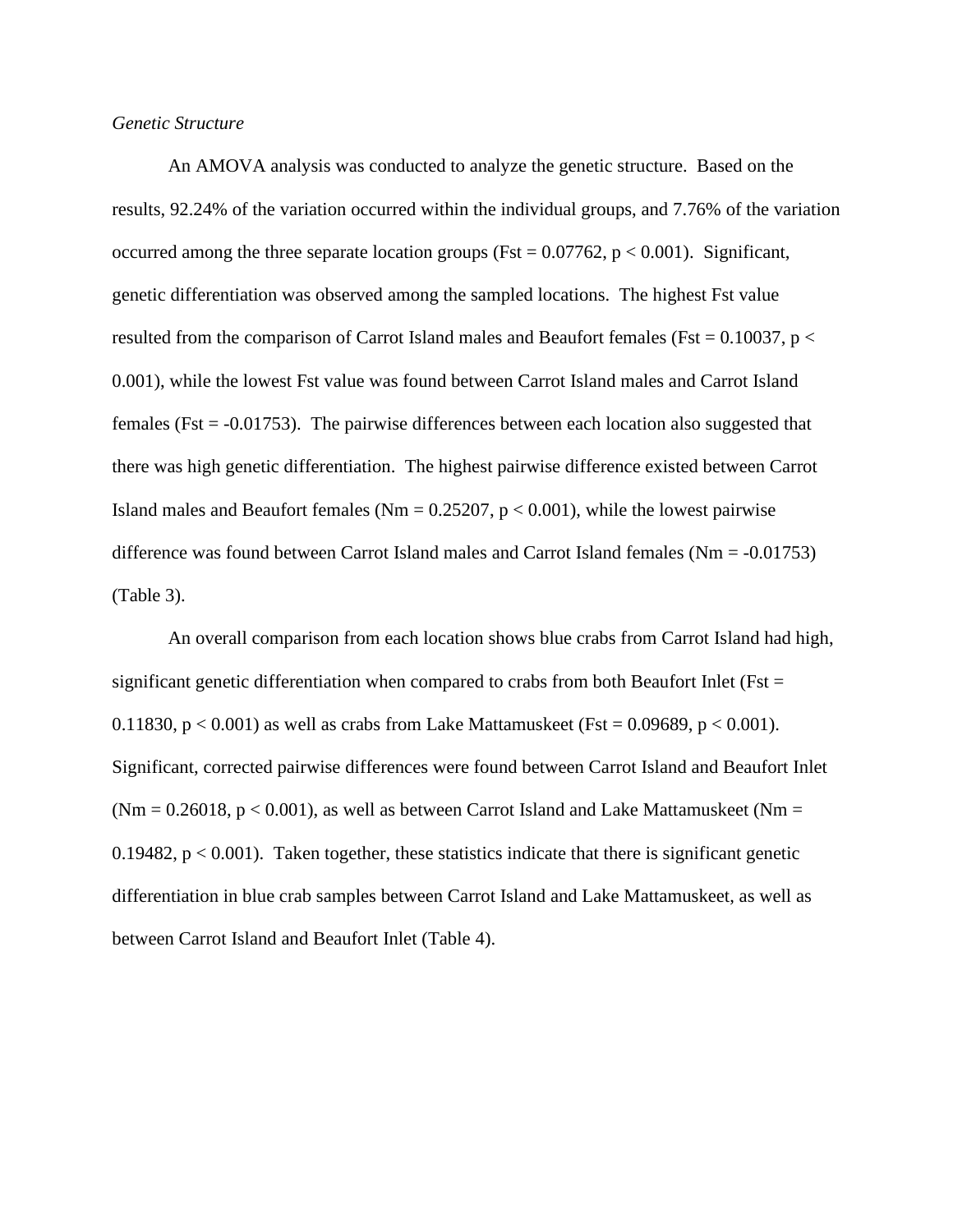| <b>Location</b>               | No.<br><b>Individuals</b> | No. of<br><b>Haplotypes</b> | <b>Haplotype</b><br>Diversity $\pm$ SD | <b>Nucleotide</b><br>Diversity $\pm$ SD | <b>Average No. of</b><br><b>Nucleotide</b><br>Differences (k) |
|-------------------------------|---------------------------|-----------------------------|----------------------------------------|-----------------------------------------|---------------------------------------------------------------|
| Carrot Island<br>Females      | 26                        | 10                          | $0.76620 \pm 0.06700$                  | $0.00211 \pm .00038$                    | 1.163                                                         |
| Carrot Island<br>Males        | 69                        | 21                          | $0.71700 \pm .00228$                   | $0.00288 \pm .00046$                    | 1.590                                                         |
| Carrot Island<br>(both sexes) | 95                        | 26                          | $0.72600 \pm 0.03900$                  | $0.00266 \pm 0.00035$                   | 1.466                                                         |
| Lake<br>Mattamuskeet          | 26                        | 18                          | $0.94154 \pm 0.00118$                  | $0.01070 \pm .00277$                    | 5.905                                                         |
| <b>Beaufort Inlet</b>         | 28                        | 23                          | $0.98410 \pm 0.00021$                  | $0.00933 \pm .00198$                    | 5.148                                                         |

Table 1. Haplotype statistics for each location sampled. SD = standard deviation.

| <b>Haplotype</b> | <b>Carrot Island</b><br><b>Females</b> | <b>Carrot</b><br><b>Island Males</b> | <b>Beaufort</b> | Lake<br><b>Mattamuskeet</b> | <b>Total</b>   |
|------------------|----------------------------------------|--------------------------------------|-----------------|-----------------------------|----------------|
| H1               | $\boldsymbol{0}$                       | $\boldsymbol{0}$                     | $\mathbf{2}$    | $\boldsymbol{0}$            | $\mathbf{2}$   |
| H2               | $\overline{0}$                         | $\overline{0}$                       | $\overline{2}$  | $\overline{0}$              | $\overline{2}$ |
| H <sub>3</sub>   | 11                                     | 33                                   | $\overline{2}$  | 3                           | 49             |
| H <sub>4</sub>   | $\overline{0}$                         | $\overline{0}$                       | 1               | $\overline{0}$              | 1              |
| H <sub>5</sub>   | $\overline{0}$                         | $\overline{0}$                       | $\mathbf{1}$    | $\overline{0}$              | $\mathbf{1}$   |
| H <sub>6</sub>   | $\overline{0}$                         | $\overline{0}$                       | 1               | $\overline{0}$              | $\mathbf{1}$   |
| H7               | $\boldsymbol{0}$                       | $\mathbf{1}$                         | $\mathbf{1}$    | $\overline{0}$              | $\overline{2}$ |
| H8               | $\overline{7}$                         | 17                                   | 3               | 6                           | 33             |
| H <sub>9</sub>   | $\boldsymbol{0}$                       | $\overline{0}$                       | $\mathbf{1}$    | $\overline{0}$              | $\mathbf{1}$   |
| H10              | $\overline{0}$                         | $\overline{0}$                       | $\mathbf{1}$    | $\overline{0}$              | $\mathbf{1}$   |
| H11              | $\overline{0}$                         | $\overline{0}$                       | 1               | $\overline{0}$              | $\mathbf{1}$   |
| H12              | $\overline{0}$                         | $\overline{0}$                       | 1               | $\overline{0}$              | $\mathbf{1}$   |
| H13              | $\boldsymbol{0}$                       | $\overline{0}$                       | 1               | $\overline{0}$              | $\mathbf{1}$   |
| H14              | $\overline{0}$                         | $\overline{0}$                       | $\mathbf{1}$    | $\overline{0}$              | $\mathbf{1}$   |
| H15              | $\overline{0}$                         | $\overline{0}$                       | 1               | $\overline{0}$              | $\mathbf{1}$   |
| H16              | $\overline{0}$                         | $\overline{0}$                       | $\mathbf{1}$    | $\overline{0}$              | $\mathbf{1}$   |
| H17              | $\mathbf{1}$                           | $\overline{0}$                       | $\mathbf{1}$    | $\overline{0}$              | $\overline{2}$ |
| H18              | $\mathbf{1}$                           | 1                                    | 1               | $\overline{0}$              | 3              |
| H19              | $\overline{0}$                         | 1                                    | $\mathbf{1}$    | 1                           | 3              |
| H20              | $\mathbf{1}$                           | 1                                    | 1               | 1                           | $\overline{4}$ |
| H21              | $\boldsymbol{0}$                       | $\overline{0}$                       | $\mathbf{1}$    | $\overline{0}$              | $\mathbf{1}$   |
| H <sub>22</sub>  | $\overline{0}$                         | $\overline{0}$                       | $\mathbf{1}$    | $\overline{0}$              | $\mathbf{1}$   |
| H <sub>23</sub>  | $\overline{0}$                         | $\mathbf{1}$                         | $\mathbf{1}$    | $\overline{0}$              | $\overline{c}$ |
| H <sub>24</sub>  | $\overline{0}$                         | 1                                    | $\overline{0}$  | $\overline{0}$              | $\mathbf{1}$   |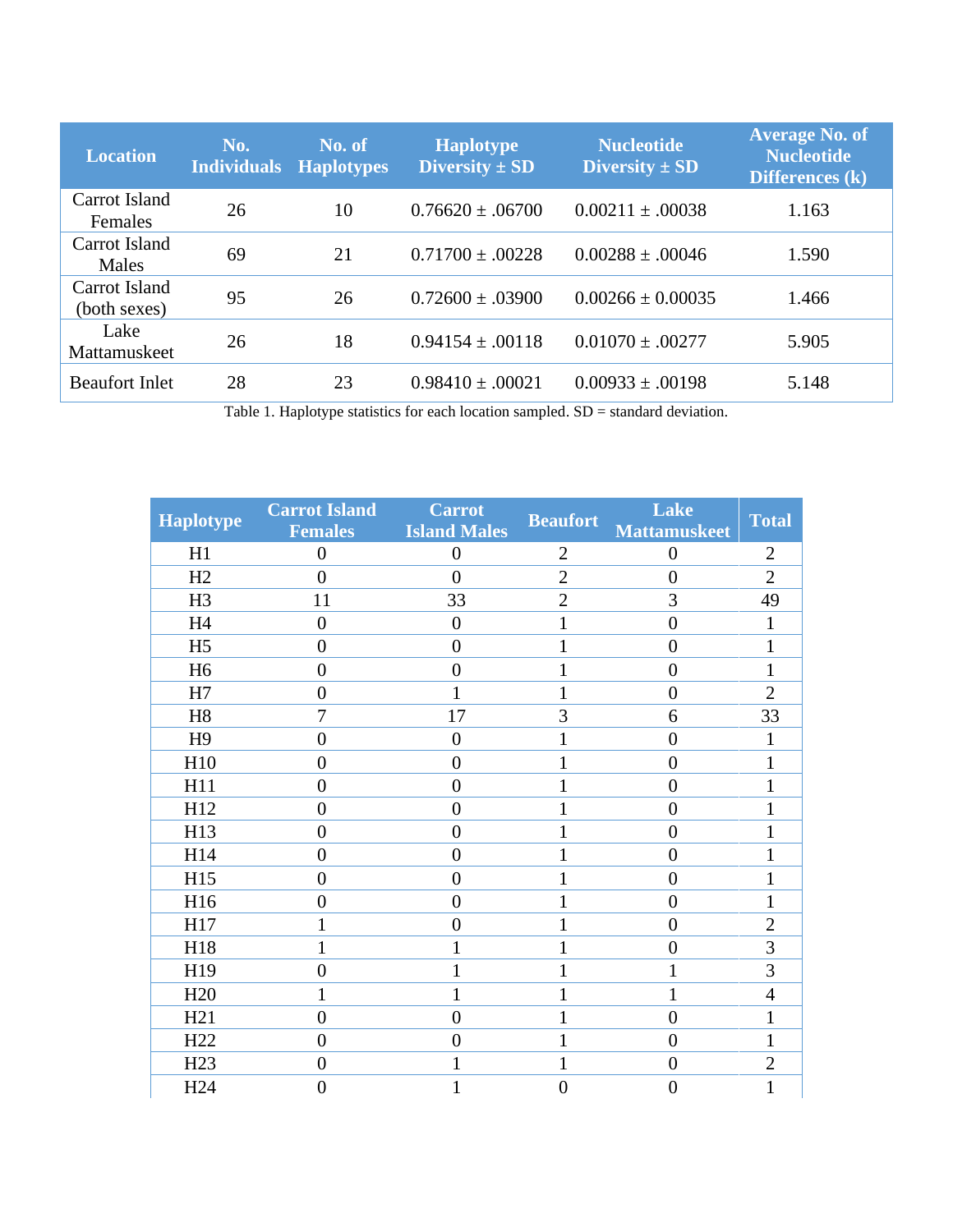| H25             | $\boldsymbol{0}$ | $\mathbf{1}$     | $\boldsymbol{0}$ | $\boldsymbol{0}$ | $\mathbf{1}$   |
|-----------------|------------------|------------------|------------------|------------------|----------------|
| H <sub>26</sub> | $\boldsymbol{0}$ | $\mathbf{1}$     | $\overline{0}$   | $\boldsymbol{0}$ | $\mathbf{1}$   |
| H <sub>27</sub> | $\mathbf{1}$     | $\boldsymbol{0}$ | $\boldsymbol{0}$ | $\boldsymbol{0}$ | $\mathbf{1}$   |
| H <sub>28</sub> | $\overline{0}$   | $\mathbf{1}$     | $\overline{0}$   | $\overline{0}$   | $\mathbf{1}$   |
| H <sub>29</sub> | $\mathbf{1}$     | $\boldsymbol{0}$ | $\boldsymbol{0}$ | $\boldsymbol{0}$ | $\mathbf{1}$   |
| H <sub>30</sub> | $\mathbf{1}$     | $\mathbf{1}$     | $\overline{0}$   | $\mathbf{1}$     | 3              |
| H31             | $\boldsymbol{0}$ | $\mathbf{1}$     | $\boldsymbol{0}$ | $\boldsymbol{0}$ | $\mathbf{1}$   |
| H32             | $\boldsymbol{0}$ | $\mathbf{1}$     | $\boldsymbol{0}$ | $\boldsymbol{0}$ | $\mathbf{1}$   |
| H33             | $\overline{0}$   | $\mathbf{1}$     | $\overline{0}$   | $\overline{0}$   | $\mathbf{1}$   |
| H34             | $\boldsymbol{0}$ | $\mathbf{1}$     | $\overline{0}$   | $\boldsymbol{0}$ | $\mathbf{1}$   |
| H35             | $\mathbf{1}$     | $\overline{0}$   | $\overline{0}$   | $\overline{0}$   | $\mathbf{1}$   |
| H36             | $\boldsymbol{0}$ | $\mathbf{1}$     | $\overline{0}$   | $\boldsymbol{0}$ | $\mathbf{1}$   |
| H37             | $\boldsymbol{0}$ | $\mathbf{1}$     | $\boldsymbol{0}$ | $\boldsymbol{0}$ | $\mathbf{1}$   |
| H38             | $\boldsymbol{0}$ | $\mathbf{1}$     | $\overline{0}$   | $\boldsymbol{0}$ | $\mathbf{1}$   |
| H39             | $\boldsymbol{0}$ | $\mathbf{1}$     | $\overline{0}$   | $\boldsymbol{0}$ | $\mathbf{1}$   |
| H40             | $\mathbf{1}$     | $\boldsymbol{0}$ | $\overline{0}$   | $\overline{0}$   | $\mathbf{1}$   |
| H41             | $\boldsymbol{0}$ | $\mathbf{1}$     | $\overline{0}$   | $\boldsymbol{0}$ | $\mathbf{1}$   |
| H42             | $\boldsymbol{0}$ | $\overline{0}$   | $\overline{0}$   | $\mathbf{1}$     | $\mathbf{1}$   |
| H43             | $\overline{0}$   | $\boldsymbol{0}$ | $\overline{0}$   | $\mathbf{1}$     | $\mathbf{1}$   |
| H44             | $\boldsymbol{0}$ | $\boldsymbol{0}$ | $\overline{0}$   | $\mathbf{1}$     | $\mathbf{1}$   |
| H45             | $\boldsymbol{0}$ | $\boldsymbol{0}$ | $\boldsymbol{0}$ | $\mathbf{1}$     | $\mathbf{1}$   |
| H46             | $\boldsymbol{0}$ | $\overline{0}$   | $\overline{0}$   | $\mathbf{1}$     | $\mathbf{1}$   |
| H47             | $\boldsymbol{0}$ | $\boldsymbol{0}$ | $\boldsymbol{0}$ | $\overline{2}$   | $\overline{2}$ |
| H48             | $\overline{0}$   | $\boldsymbol{0}$ | $\overline{0}$   | $\mathbf{1}$     | $\mathbf{1}$   |
| H49             | $\boldsymbol{0}$ | $\boldsymbol{0}$ | $\boldsymbol{0}$ | $\mathbf{1}$     | $\mathbf{1}$   |
| H <sub>50</sub> | $\boldsymbol{0}$ | $\boldsymbol{0}$ | $\overline{0}$   | $\mathbf{1}$     | $\mathbf{1}$   |
| H51             | $\boldsymbol{0}$ | $\overline{0}$   | $\overline{0}$   | $\mathbf{1}$     | $\mathbf{1}$   |
| H <sub>52</sub> | $\boldsymbol{0}$ | $\boldsymbol{0}$ | $\boldsymbol{0}$ | $\mathbf{1}$     | $\mathbf{1}$   |
| H <sub>53</sub> | $\overline{0}$   | $\boldsymbol{0}$ | $\overline{0}$   | $\mathbf{1}$     | $\mathbf{1}$   |
| H54             | $\boldsymbol{0}$ | $\boldsymbol{0}$ | $\boldsymbol{0}$ | $\mathbf{1}$     | $\mathbf{1}$   |
| Total           | 26               | 69               | 28               | 26               | 149            |
|                 |                  |                  |                  |                  |                |

Table 2. Geographic distribution of haplotypes.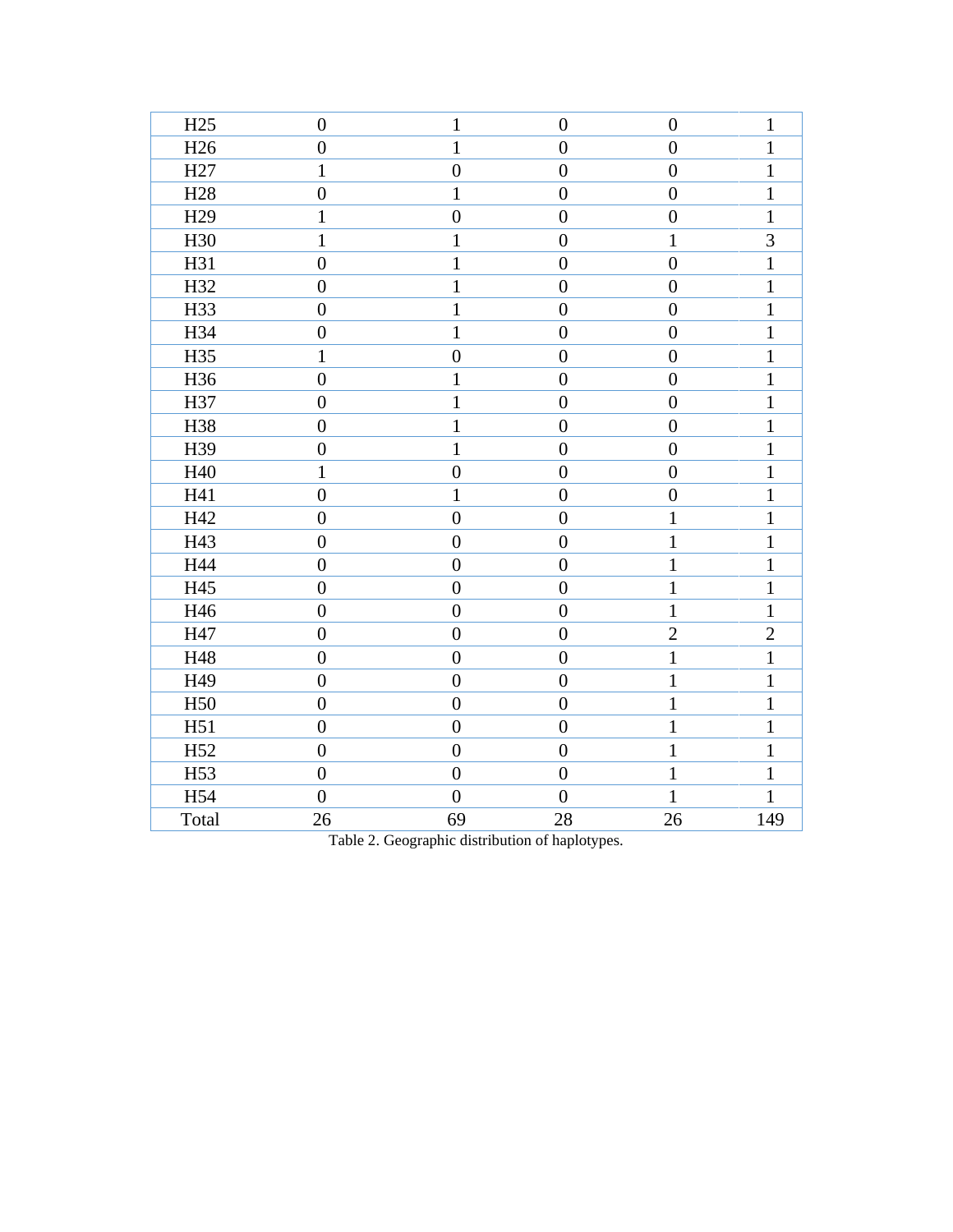| <b>Location 1</b>        | <b>Location 2</b>        | <b>Haplotypes</b><br><b>Shared</b> | <b>Fst</b>   | <b>Nm</b>    | <b>Dxy</b> | Da         |
|--------------------------|--------------------------|------------------------------------|--------------|--------------|------------|------------|
| Carrot Island<br>Males   | <b>Beaufort</b>          | 7                                  | $0.10037***$ | $0.25207***$ | 0.00656    | 0.00046    |
| Carrot Island<br>Males   | Lake<br>Mattamuskeet     | 5                                  | $0.07969**$  | $0.18583**$  | 0.00713    | 0.00034    |
| Carrot Island<br>Females | <b>Beaufort</b>          | 5                                  | $0.07531**$  | $0.26884**$  | 0.0062     | 0.00049    |
| Lake<br>Mattamuskeet     | Carrot Island<br>Females | 4                                  | $0.05503*$   | $0.20580*$   | 0.00677    | 0.00037    |
| Lake<br>Mattamuskeet     | <b>Beaufort</b>          | $\overline{4}$                     | $-0.00512$   | $-0.02913$   | 0.00996    | $-0.00005$ |
| Carrot Island<br>Males   | Carrot Island<br>Females | 5                                  | $-0.01563$   | $-0.01753$   | 0.00246    | $-0.00003$ |

Table 3. Fst, genetic variance between the two locations; Nm, corrected pairwise difference; Dxy, nucleotide divergence; Da, net genetic distance. P-values: \* < 0.05; \*\* < 0.01; \*\*\* < 0.001.

| <b>Location 1</b>     | <b>Location 2</b>    | <b>Haplotypes</b><br><b>Shared</b> | <b>Fst</b>   | <b>Nm</b>    | <b>Dxy</b> | Da         |
|-----------------------|----------------------|------------------------------------|--------------|--------------|------------|------------|
| <b>Beaufort Inlet</b> | Carrot Island        | 8                                  | $0.11830***$ | $0.26018***$ | 0.00646    | 0.00047    |
| Carrot Island         | Lake<br>Mattamuskeet | 5                                  | $0.09689***$ | $0.19482***$ | 0.00703    | 0.00035    |
| <b>Beaufort Inlet</b> | Lake<br>Mattamuskeet | 4                                  | $-0.00512$   | $-0.02913$   | 0.00996    | $-0.00005$ |

Table 4. Fst, genetic variance between the two locations; Nm, corrected pairwise differences; Dxy, nucleotide divergence; Da, net genetic distance. P-values: \* < 0.05; \*\* < 0.01; \*\*\* < 0.001.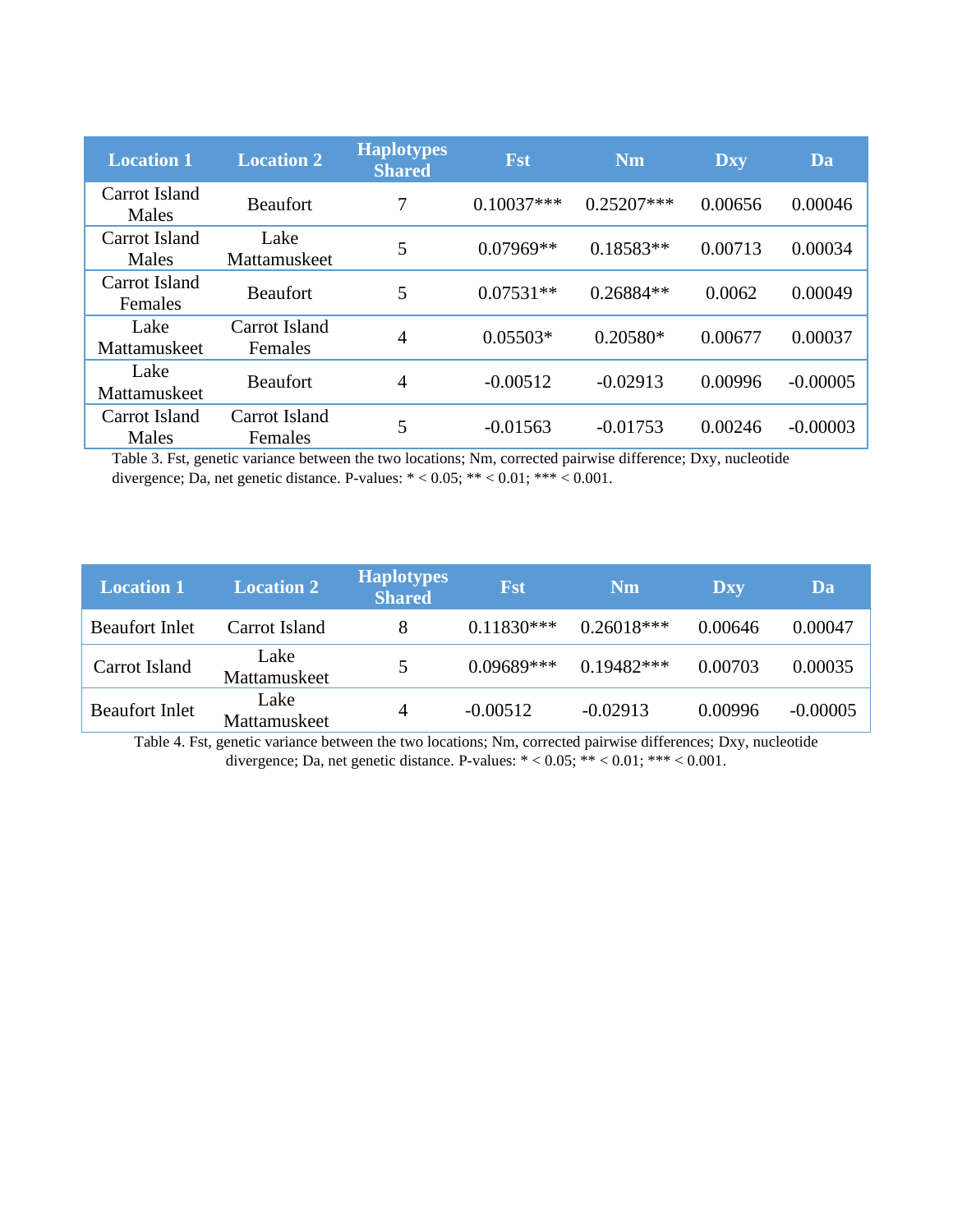

Figure 1. TCS haplotype network demonstrating the relationship between Beaufort females and Carrot Island males.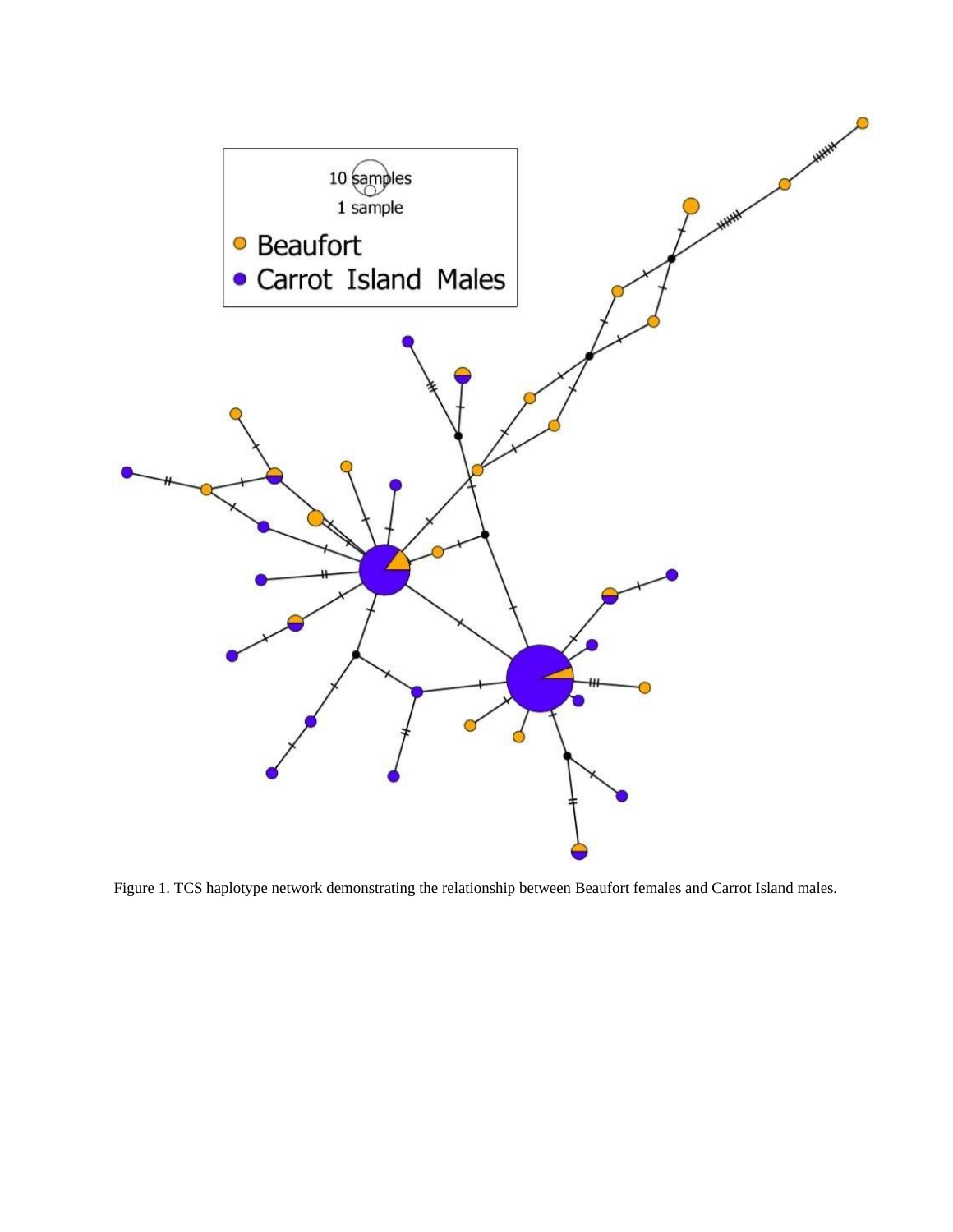

Figure 2. TCS haplotype network demonstrating the relationship between Lake Mattamuskeet females and Carrot Island males.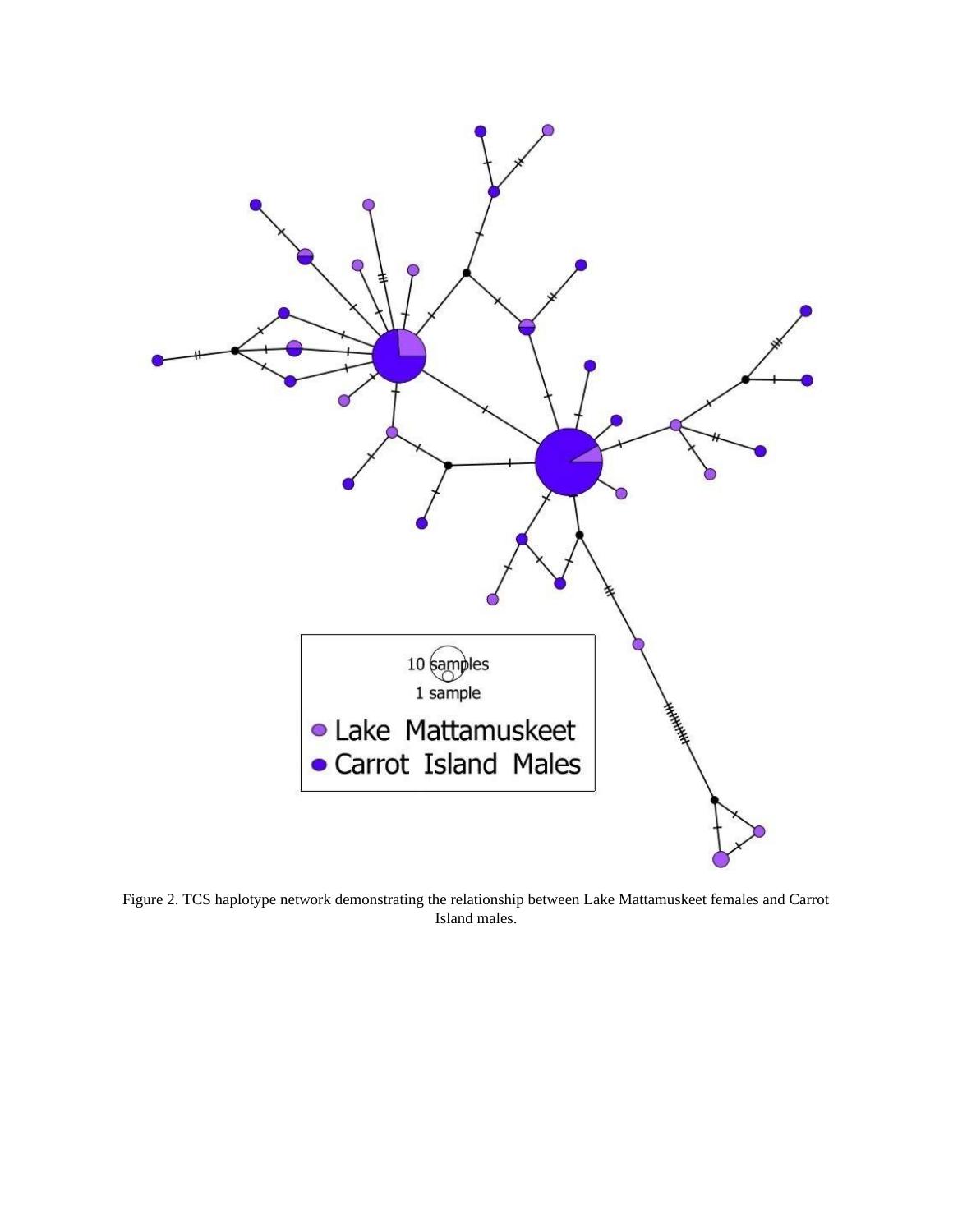

Figure 3. TCS haplotype network demonstrating the relationship between Beaufort females and Carrot Island females.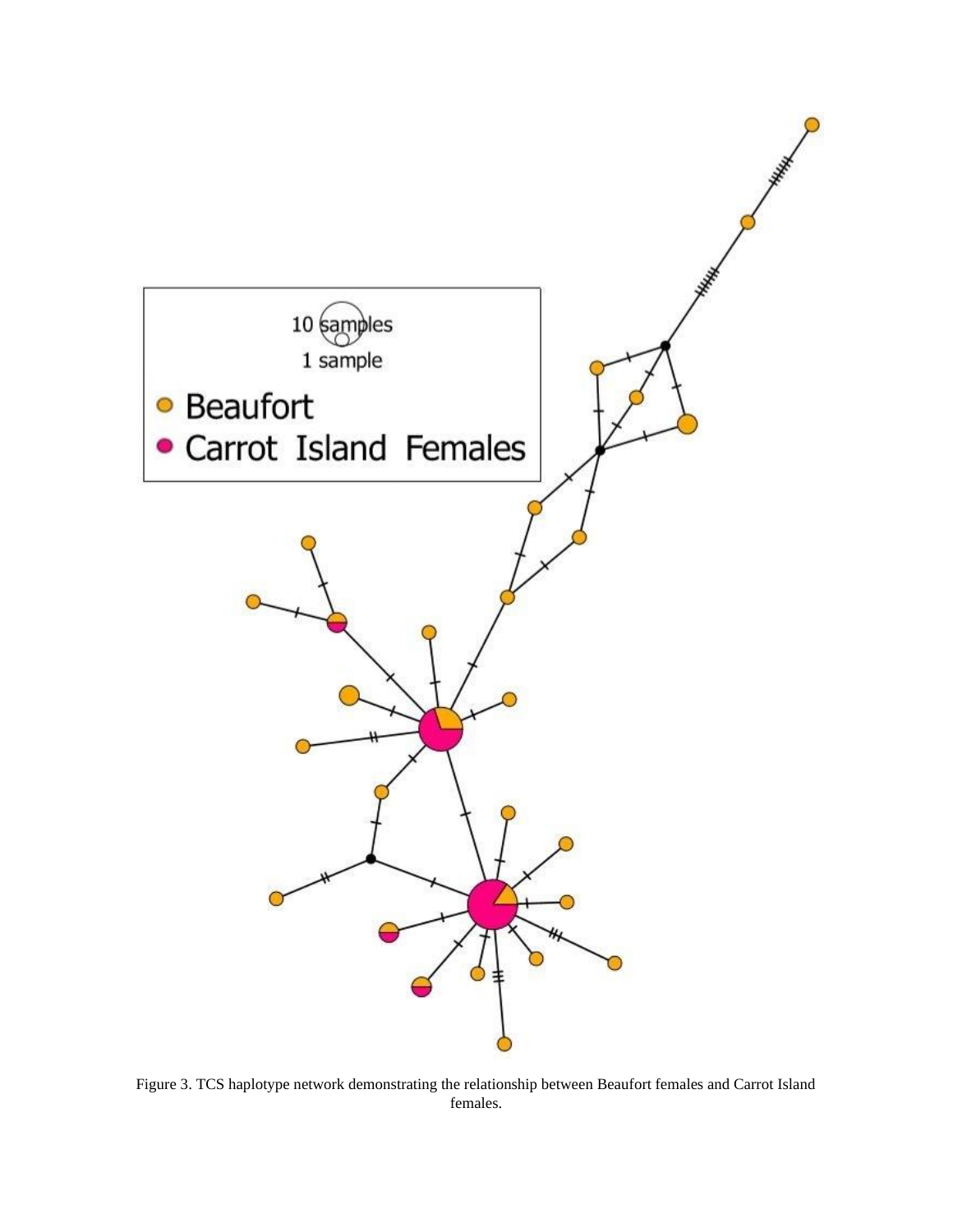

Figure 4. TCS haplotype network demonstrating the relationship between Lake Mattamuskeet females and Carrot Island females.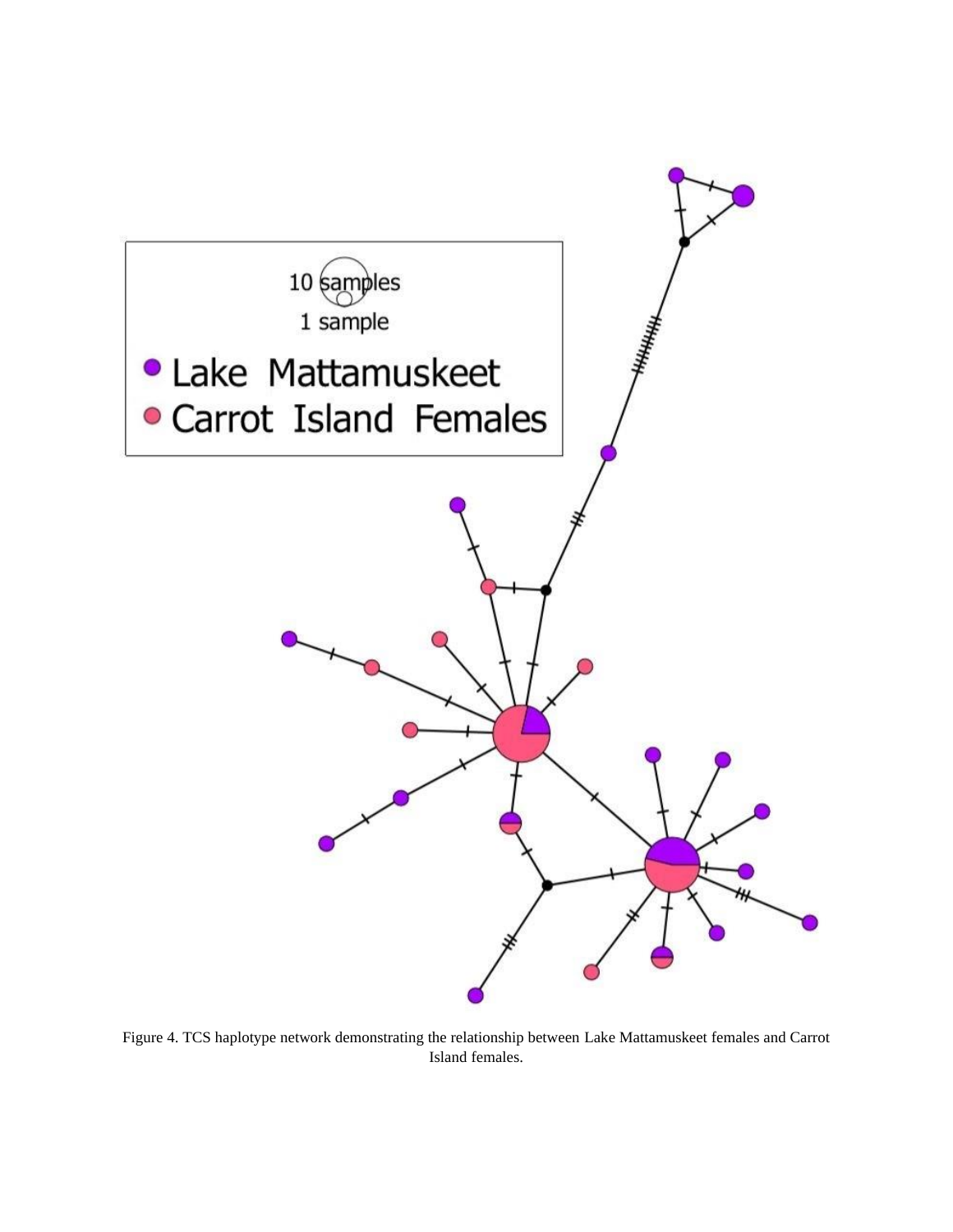

Figure 5. TCS haplotype network demonstrating the relationship between Beaufort females and Lake Mattamuskeet females.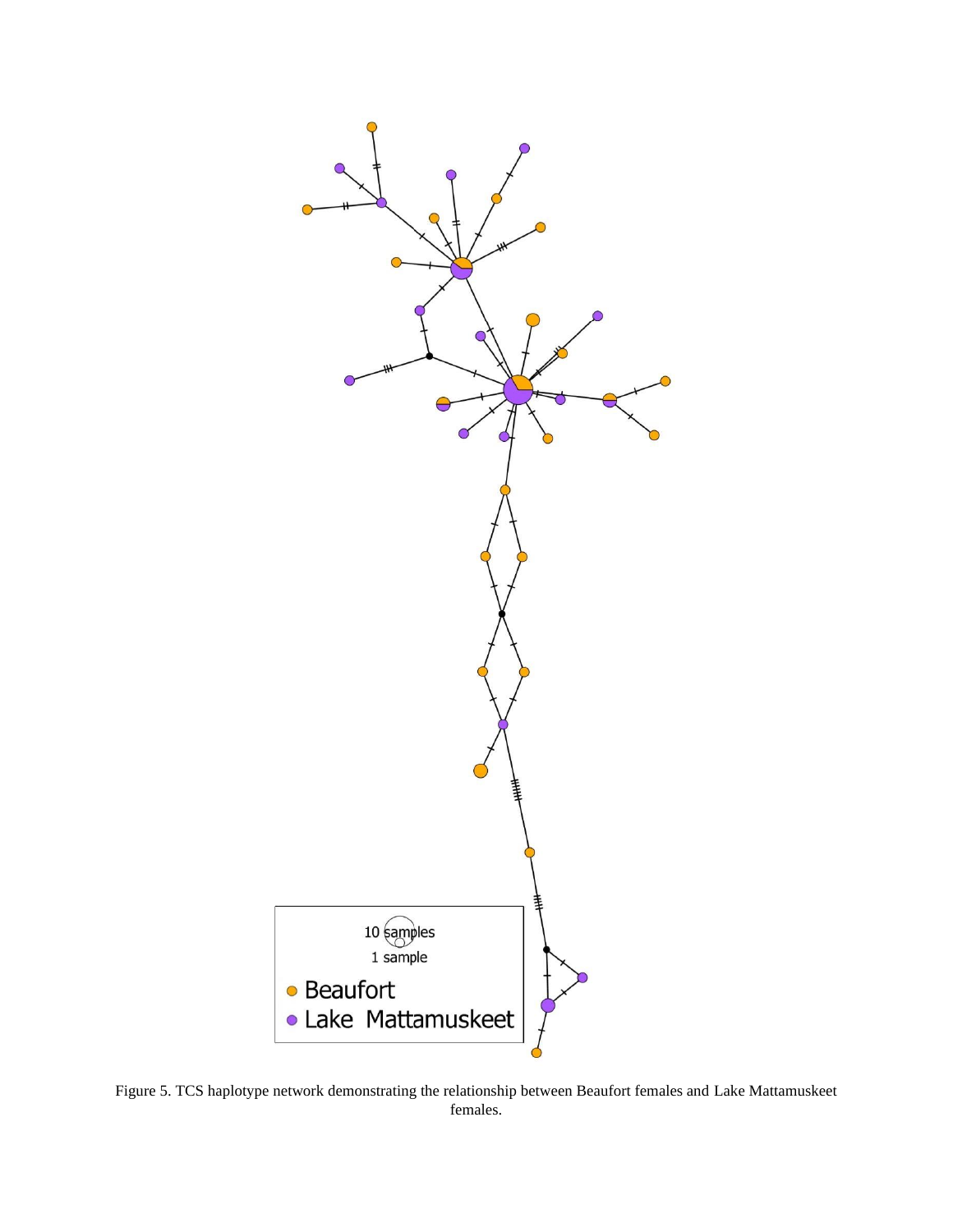

Figure 6. TCS haplotype network demonstrating the relationship between Carrot Island females and Carrot Island males.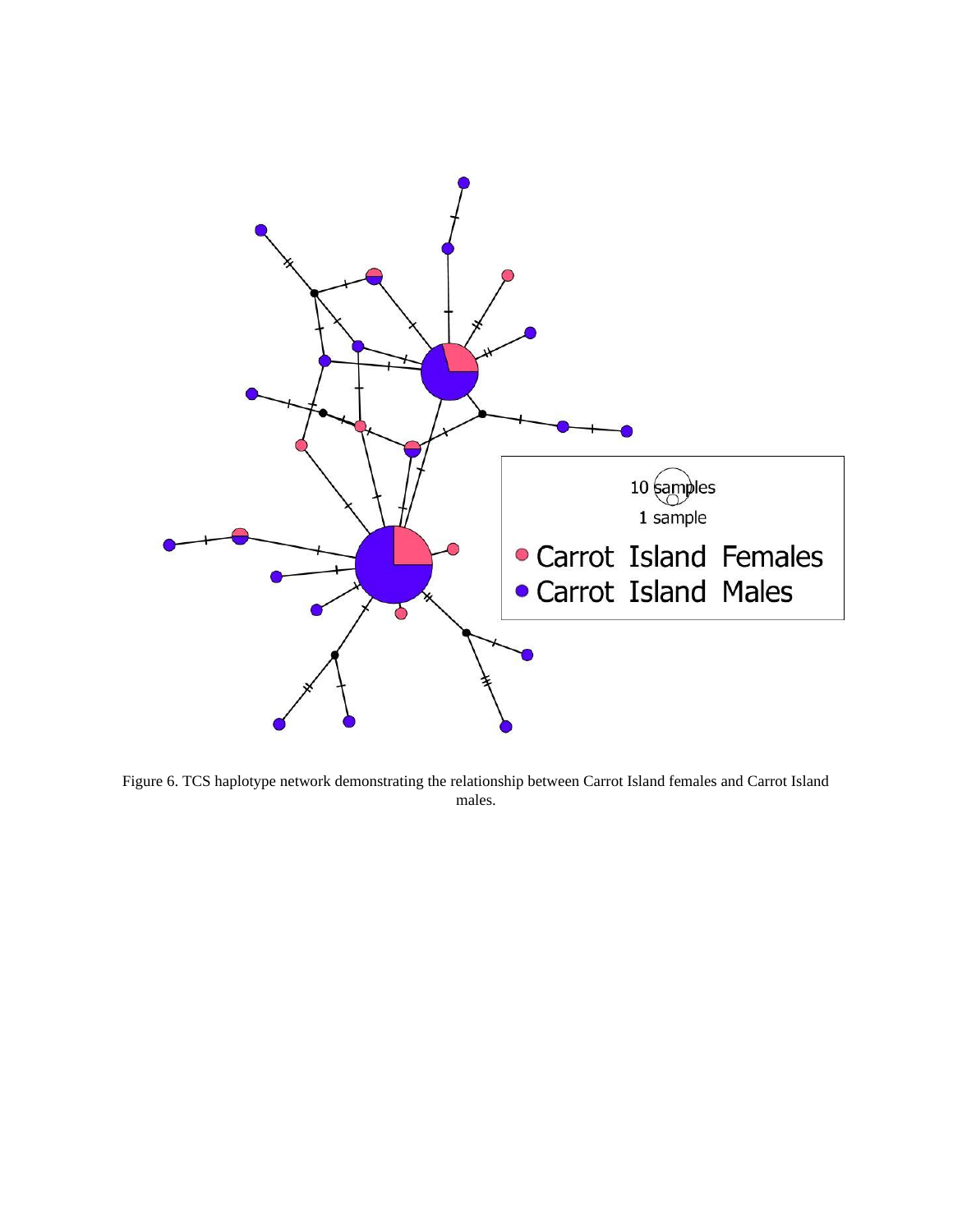

Figure 7. TCS haplotype network demonstrating the relationship between Carrot Island and Beaufort females.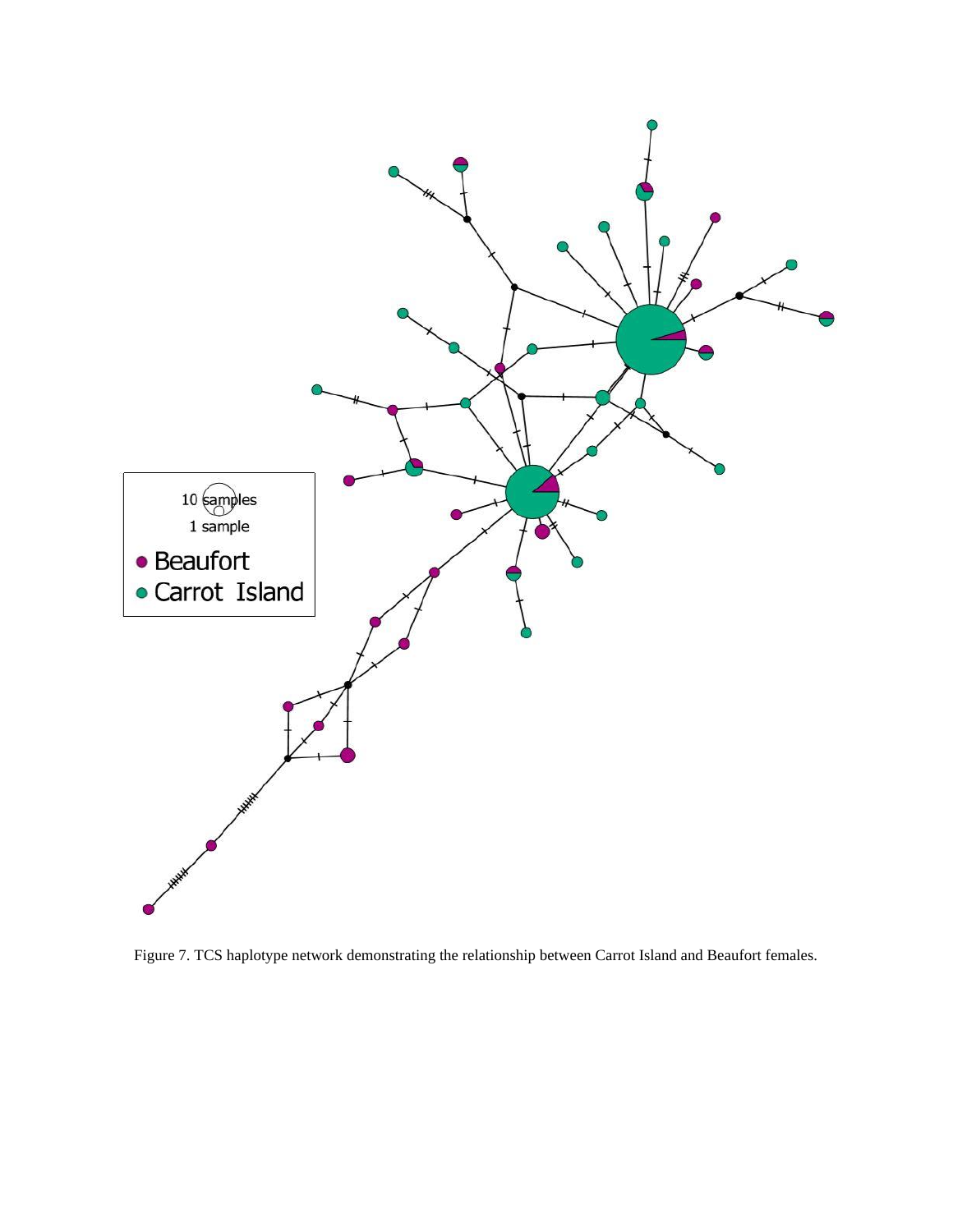

Figure 8. TCS haplotype network demonstrating the relationship between Carrot Island and Lake Mattamuskeet females.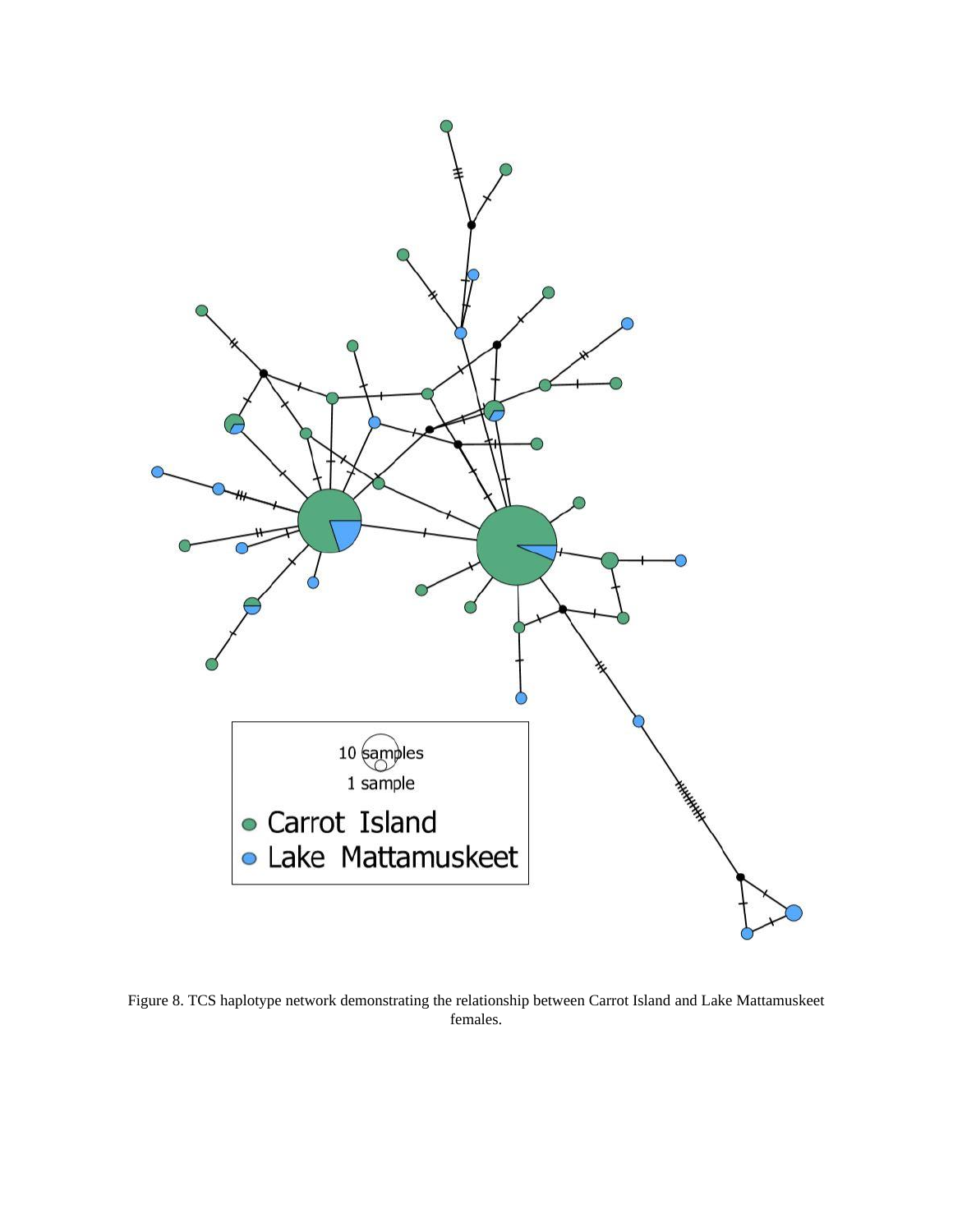

Figure 9. TCS haplotype network demonstrating the relationship between Carrot Island, Lake Mattamuskeet, and Beaufort Inlet.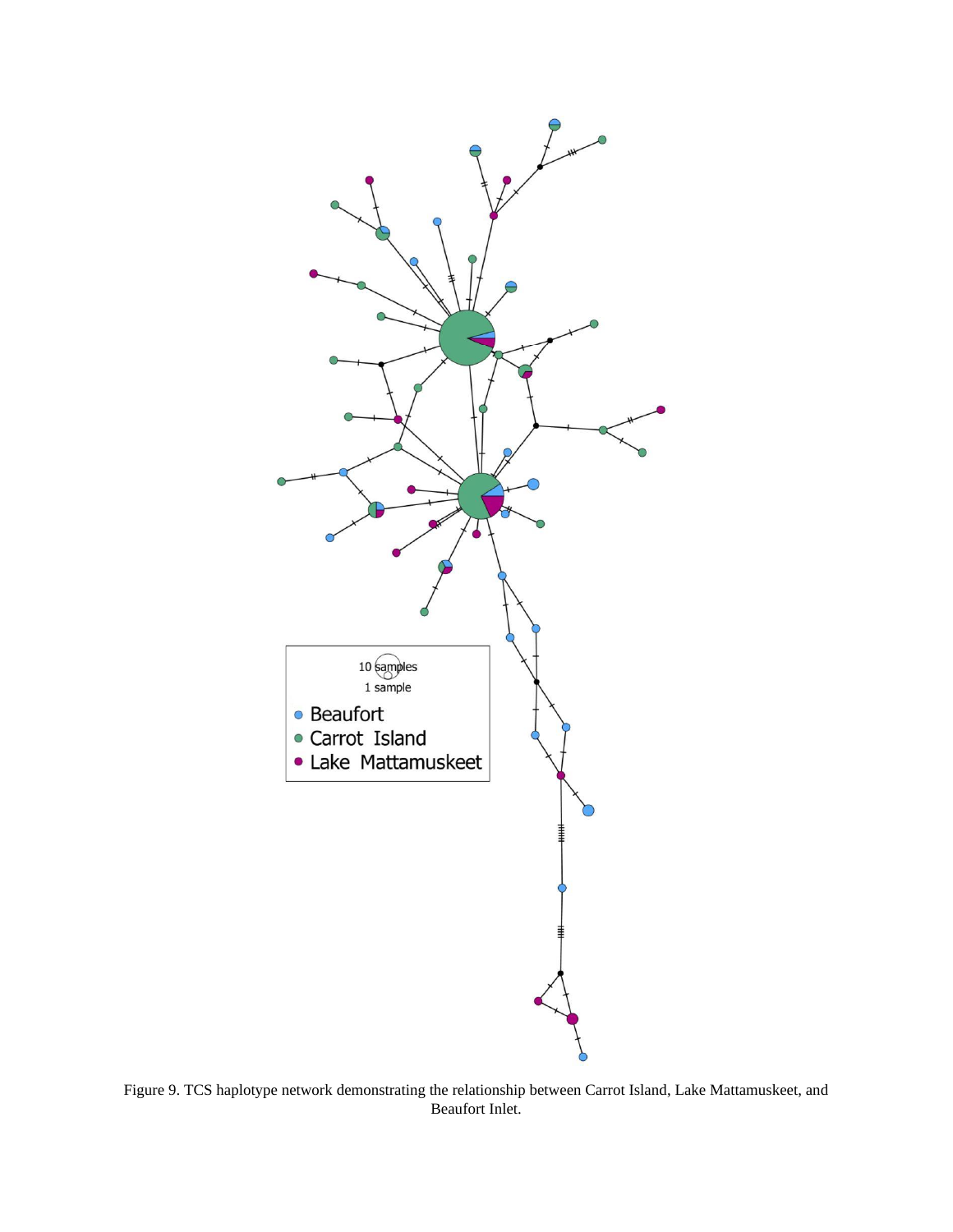

Figure 10. TCS haplotype network demonstrating the relationship between Carrot Island, Lake Mattamuskeet, and Beaufort Inlet.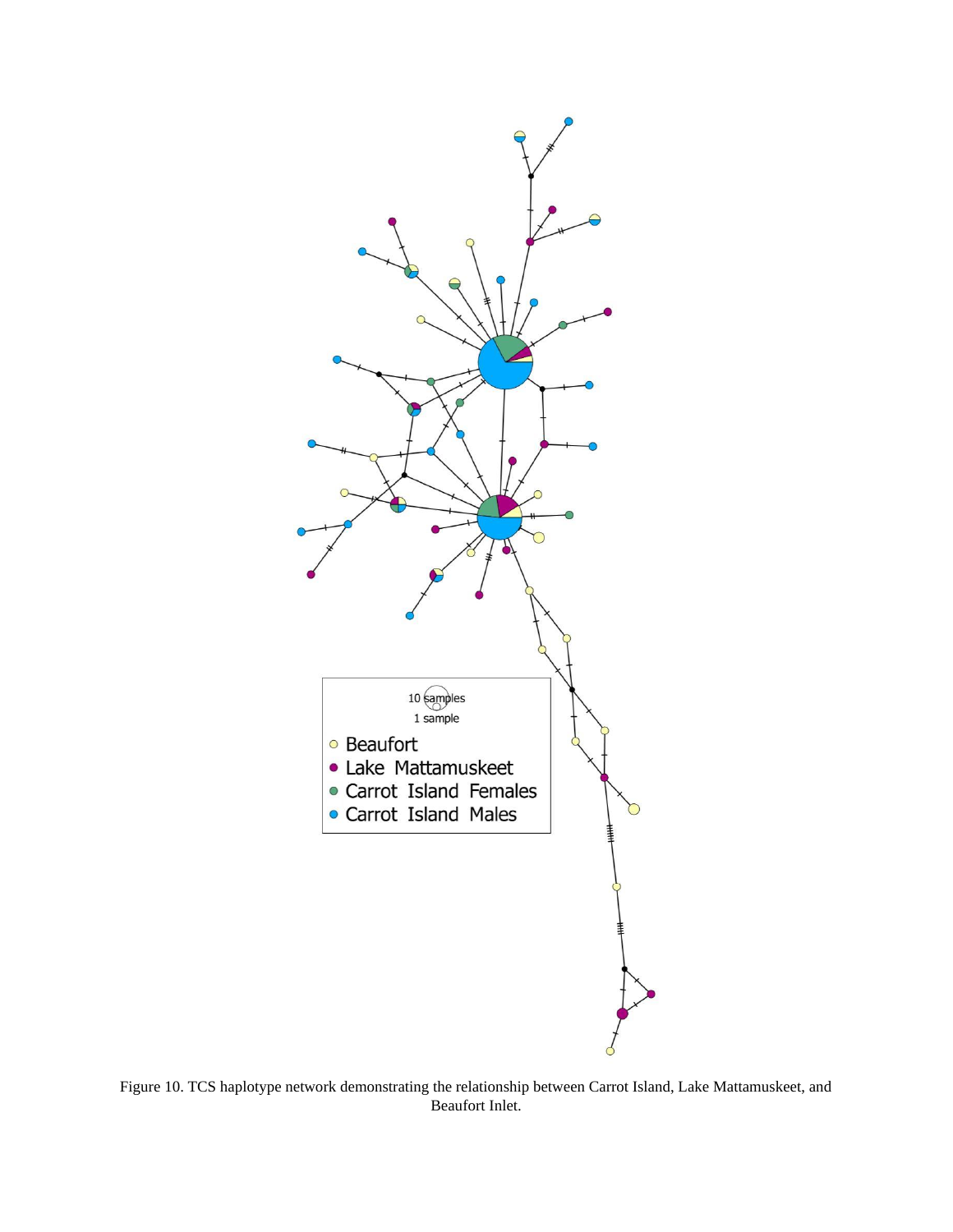### **Discussion and Conclusion**

This study tested the hypothesis that migration and habitat preference in blue crabs are influenced by genetics. Blue crabs exhibiting different habitat preference and migration patterns were examined for genetic differentiation within the mitochondrial cytochrome c oxidase 1 (CO1) gene region. This marker has been used extensively within population and phylogeographic studies due to its maternal inheritance, rapid rate of evolution, and low rate of recombination (Wilson et al. 1985).

The spawning females from Beaufort Inlet had the highest haplotype and nucleotide diversity. Since the crabs collected from this location were spawning crabs, it was not certain which settlement habitat they had previously selected before heading to the open ocean to spawn. These crabs had migrated from various settlement locations throughout the watershed, including the Neuse and White Oak River Basins, before stopping at Beaufort Inlet on their way out to the coastal ocean to spawn. The high haplotype and nucleotide diversity found within the Beaufort Inlet samples is most likely derived from the large geographic expanse the sampling had covered. On the other hand, the haplotype and nucleotide diversity from the Carrot Island samples were much lower since these crabs were known to be residents.

Genetic diversity may be influenced by population size, immigration rates, as well as mutation rates. On the other hand, the rate of gene flow among populations and the history of ancestral populations can directly influence genetic diversity (Gompert et al. 2010; Yednock and Neigel 2014). AMOVA results suggested a pattern of genetic differentiation by geographic location, and significant geographic genetic structuring among the crabs sharing the same habitat location. In addition, significant pairwise values between Carrot Island and Beaufort Inlet, as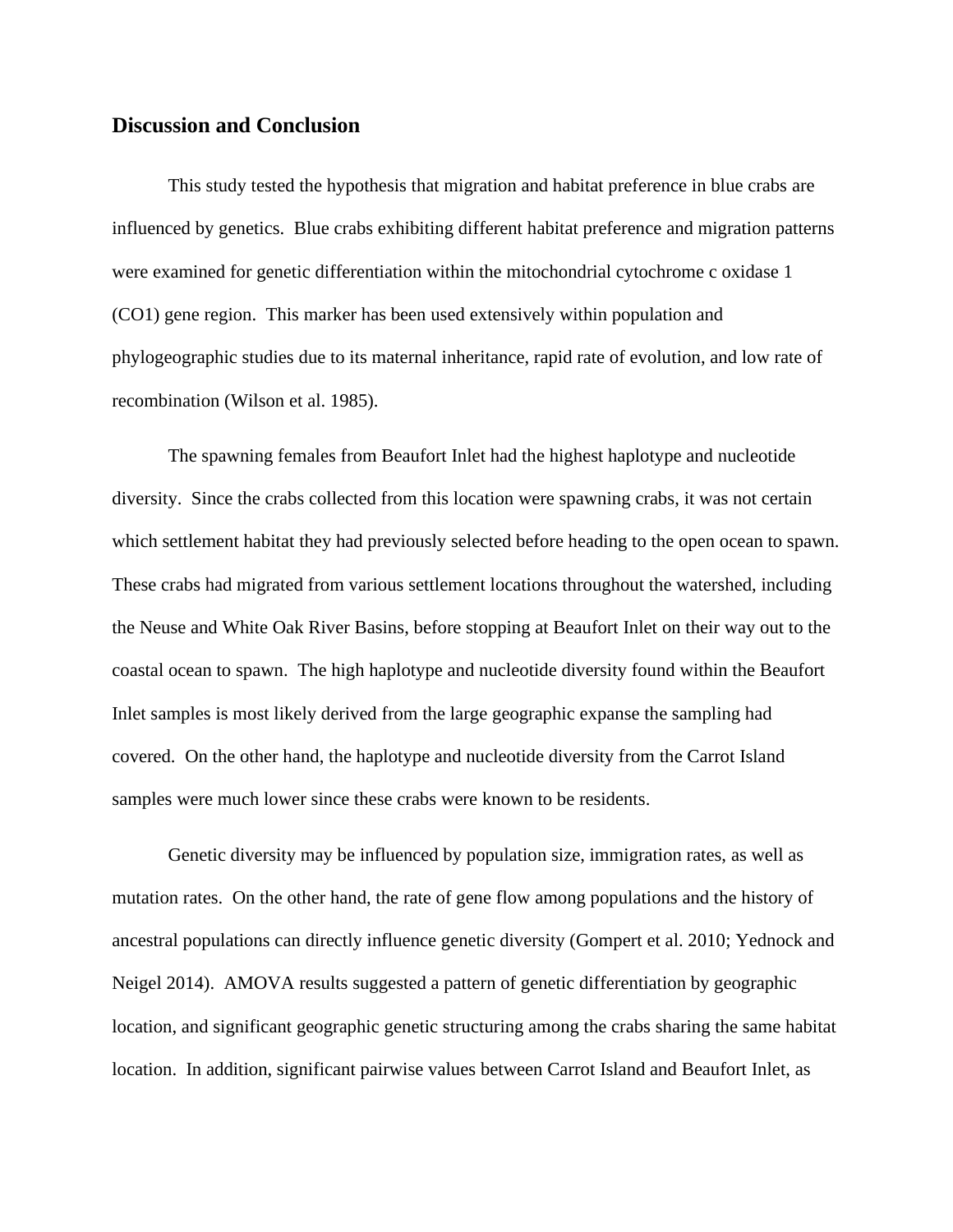well as between Carrot Island and Lake Mattamuskeet samples indicated the lack of strong gene flow among the crabs from those locations over time. This indicated that crabs migrating to these separate locations are acting independently of each other.

To analyze genetic differentiation and structure between blue crabs collected from different locations, the Fst statistic was utilized (Weir and Cockerham 1984). High genetic differentiation was found between Carrot Island and Beaufort Inlet, as well as between Carrot Island and Lake Mattamuskeet. Furthermore, there was no significant genetic differentiation between Lake Mattamuskeet and Beaufort Inlet. In addition, the sex of the crabs did not provide any further source of genetic variation. The samples from Carrot Island were all centered around two major haplotypes, regardless of sex. There was a correlation between genetic differentiation and geographic distance suggesting significant geographical structuring. This suggests that specific genotypes select high versus low salinity habitats. The lack of differentiation between males and females further supports this concept.

This structuring strongly reflects the migration to contrasting environmental conditions since Carrot Island (29-35 PSU) and Beaufort Inlet (29-34.5) had much higher salinities than Lake Mattamuskeet (0 PSU) (Welch et al. 1997; Tankersley et al. 1998). A lack of gene flow and high genetic differentiation may be a result of adaption to different salinity environments. Different salinities pose different kinds of challenges for marine organisms. In fact, previous studies have indicated that blue crabs are required to expend more energy at lower salinities versus higher salinity environments. Expending more energy could negatively affect growth rate and result in a decrease in molt increment and/or an increase in intermolt period (King 1965; Findley et al. 1978). On the other hand, it may also be beneficial to stay within higher salinity waters due to decreased exposure to predation and less energy required to reach the open ocean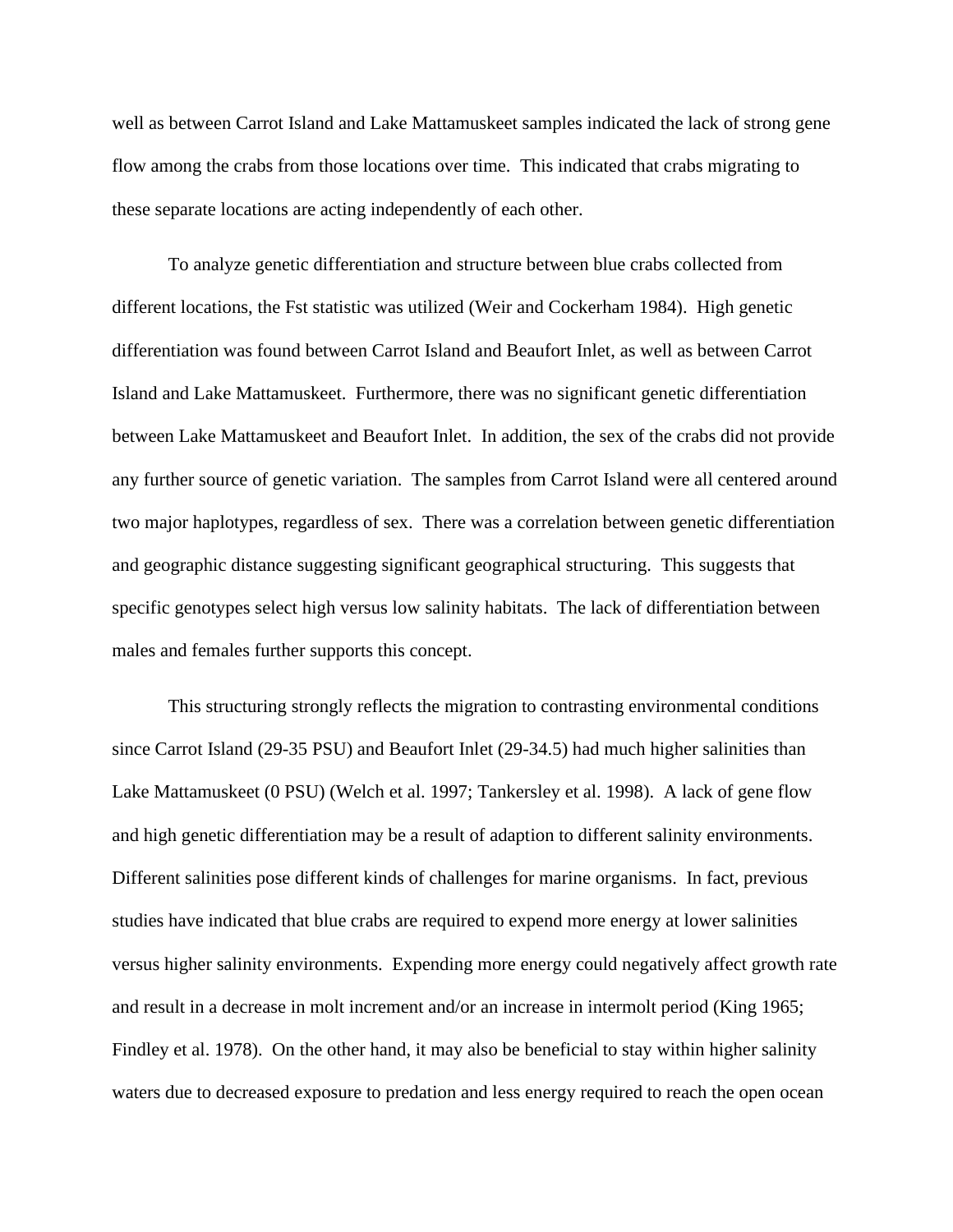to spawn. Some blue crabs may be more adapted to a higher salinity as opposed to other crabs who may be better adapted to a lower salinity. The genetic differentiation found between geographically distinct blue crab samples supports the hypothesis there is a genetic component within blue crabs that influences migration and habitat selection. In the future, the entire genome of the blue crab should be analyzed to examine whether or not there are any single nucleotide polymorphisms occurring at high rates around enzymes or proteins that may be responsible for detecting or living at high versus low salinity habitats.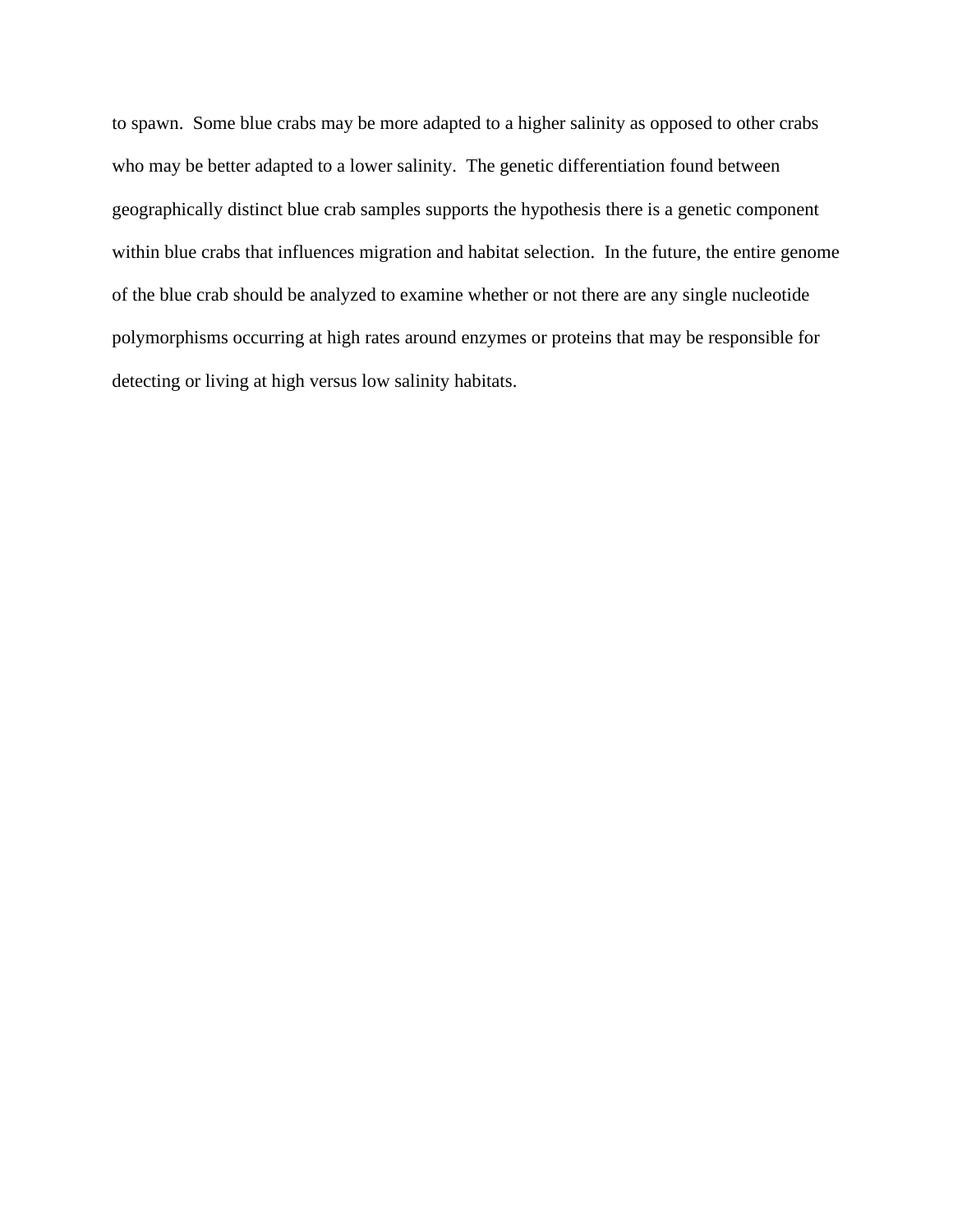# **Sources Cited**

Brumbaugh RD, McConaugha Jr. JR. 1995. Time to Metamorphosis of Blue Crab *Callinectes sapidus* Megalopae: Effects of Benthic Macroalgae. Marine Ecology Progress Series 129: 113- 118.

Cushman E, Darden T. 2017. Genetic Characterization of Atlantic Blue Crab (*Callinectes sapidus)* in Charleston Harbor, South Carolina. Journal of Shellfish Research 36: 243-247.

Darden RL. 2004. Population Genetics of the Blue Crab in the Gulf of Mexico. Dissertation Archive: The University of Southern Mississippi.

Feng X, Williams EP, Place AR. 2017. High Genetic Diversity and Implications for Determining Population Structure in the Blue Crab *Callinectes sapidus*. Journal of Shellfish Research 36: 231- 242.

Findley AM, Belisle BW, Stickle WB. 1978. Effects of Salinity Fluctuations on the Respiration Rate of the Southern Oyster Drill *Thais haemastoma* and the Blue Crab *Callinectes sapidus*. Marine Biology 49:59-67.

Forward RB, Frankel Jr. DAZ, Rittschof D. 1994. Molting of Megalopae from the Blue Crab *Callinectes sapidus*: Effects of Offshore and Estuarine Cues. Marine Ecology Progress Series 113: 55-59.

Forward Jr. RB, DeVries MC, Rittschof D, Frankel DAZ, Bischoff JP, Fisher CM, Welch JM. 1996. Effects of Environmental Cues on Metamorphosis of the Blue Crab *Callinectes sapidus.*  Marine Ecology Press Series 131: 165-177.

Forward Jr. RB, Cohen JH, Irvine RD, Lax JL, Mitchell R, Schick AM, Smith MM, Thompson JM, Venezia JI. 2004. Settlement of Blue Crab *Callinectes sapidus* Megalopae in a North Carolina Estuary. Marine Ecology Progress Series 269: 237-247.

Gompert Z, Forister ML, Fordyce JA, Nice CC, Williamson RJ, Buerkle CA. 2010. Bayesian Analysis of Molecular Variance in Pyrosequences Quantifies Population Genetic Structure Across the Genome of Lycaeides Butterflies. Molecular Ecology 19: 2455-2473.

Jobling M. 1994. Fish Bioenergetics. Chapman and Hall, New York. 328 p.

King LE, Ding Q, Prestwich GD, Tobe SS. 1995. The Characterization of a Haemolymph Methyl Farnesoate Binding Protein and the Assessment of Methyl Farnesoate Metabolism by the Haemolymph and Other Tissues from *Procambarus clarkia*. Insect Biochemistry and Molecular Biology 25: 495-501.

McMillen-Jackson AL, Bert TM. 2004. Mitochondrial DNA Variation and Population Genetic Structure of the Blue Crab *Callinectes sapidus* in the Eastern United States. Marine Biology 145: 769-777.